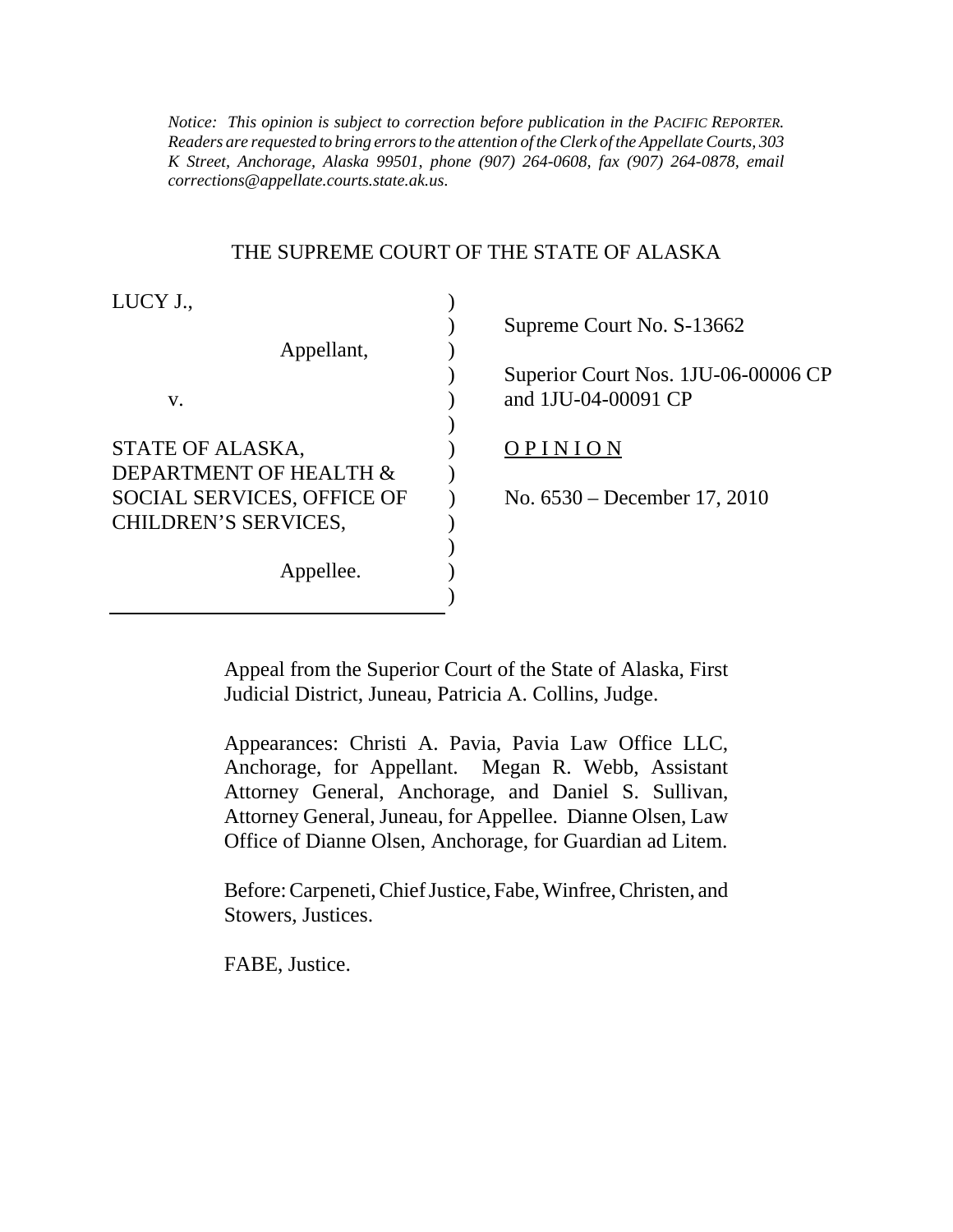# **I. INTRODUCTION**

Lucy J. appeals the trial court's judgment terminating her parental rights to her children Jack H. and Carmen H.**<sup>1</sup>** Lucy does not challenge the court's finding that Jack and Carmen were children in need of aid on the grounds of exposure to substance abuse, domestic violence, neglect, and Lucy's mental deficiency. But Lucy does challenge four of the trial court's other findings: that Lucy failed to remedy the conduct or conditions in the home that placed the children at substantial risk of harm; that OCS provided active efforts to keep the family together; that returning the children to Lucy's care is likely to result in serious emotional or physical damage to the children; and that termination of Lucy's parental rights is in the best interests of the children. Because abundant evidence supports the trial court's findings that Lucy failed to remedy her substance abuse and neglect of her children, we affirm those findings by the trial court. Our holdings that Lucy did not remedy her substance abuse and neglect make it unnecessary to decide whether Lucy remedied the problems associated with domestic violence and Lucy's mental deficiency. Because the trial court's legal conclusions were correct, and its other factual findings were not clearly erroneous, we affirm the rest of the judgment in its entirety.

# **II. FACTS AND PROCEEDINGS**

Lucy and Rick, the children's father, were in an on-again, off-again relationship from 2001–2005. Jack was born in September 2003 and Carmen in November 2005. Jack and Carmen were placed in foster care in July 2006, and have been in their current foster home since December 2006. These foster parents plan to adopt both children should Lucy's parental rights be terminated. Lucy is affiliated with

<sup>&</sup>lt;sup>1</sup>We use pseudonyms throughout this opinion to protect the family's privacy.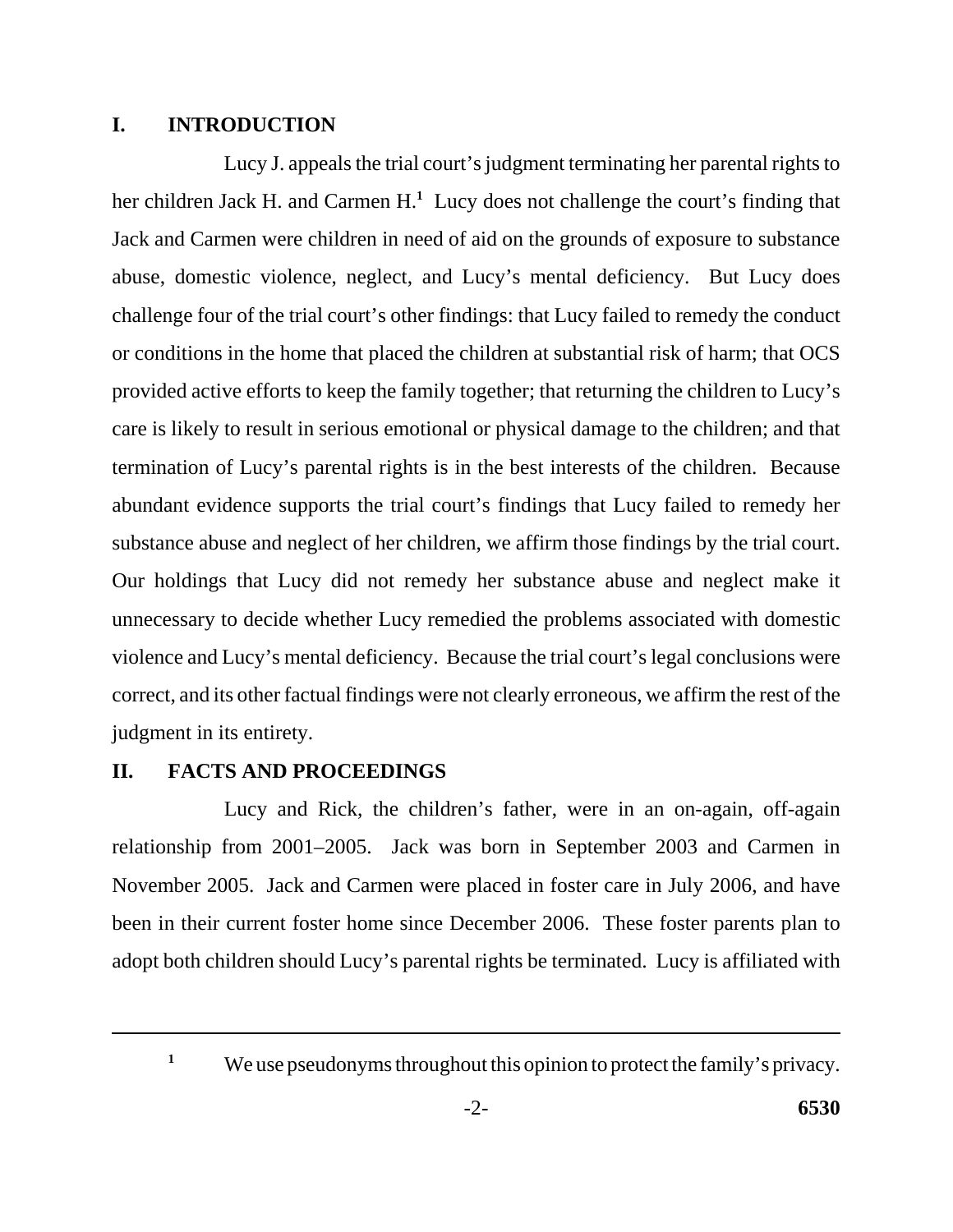the Tlingit and Haida Tribes of Alaska, and her children are Indian children within the meaning of the Indian Child Welfare Act (ICWA), 25 U.S.C. § 1903(4).

#### **A. OCS Takes Emergency Custody Of Jack In October 2004.**

Lucy first came into contact with the Office of Children's Services (OCS) in November 2003 when Rick called OCS to express his concerns about the care of Jack. Rick alleged that Lucy had substance abuse and mental health problems, that she was leaving Jack with unsafe care providers, and that she was threatening to physically harm Jack if someone reported her to OCS. After investigating Rick's report, OCS found that Rick's concerns about Lucy threatening harm to Jack were unsubstantiated. OCS closed the case after providing Lucy with referrals to programs for parenting, mental health, and relationship support.

OCS became directly involved in Jack's life in October 2004, when social worker Caroline Bruschi was called by the police to come to Lucy's home. The police had been called to the home because of a reported sexual assault and found the home in disarray, with four intoxicated individuals present and one-year-old Jack in his crib in a very warm room with two bottles of sour milk. His diaper was full, and his shirt was soaked with urine. One of the individuals present in the home was a registered sex offender and had two children in OCS custody at the time. None of the adults present would tell Bruschi where Lucy was, so Bruschi took custody of Jack and left her card so Lucy could contact her.

Lucy did not contact Bruschi until three hours later. Bruschi met with Lucy and was concerned that Lucy did not seem to understand the importance of closely investigating potential caretakers for Jack.

OCS filed an Emergency Petition for Adjudication of Child in Need of Aid and For Temporary Custody shortly thereafter, on October 12, 2004. After a temporary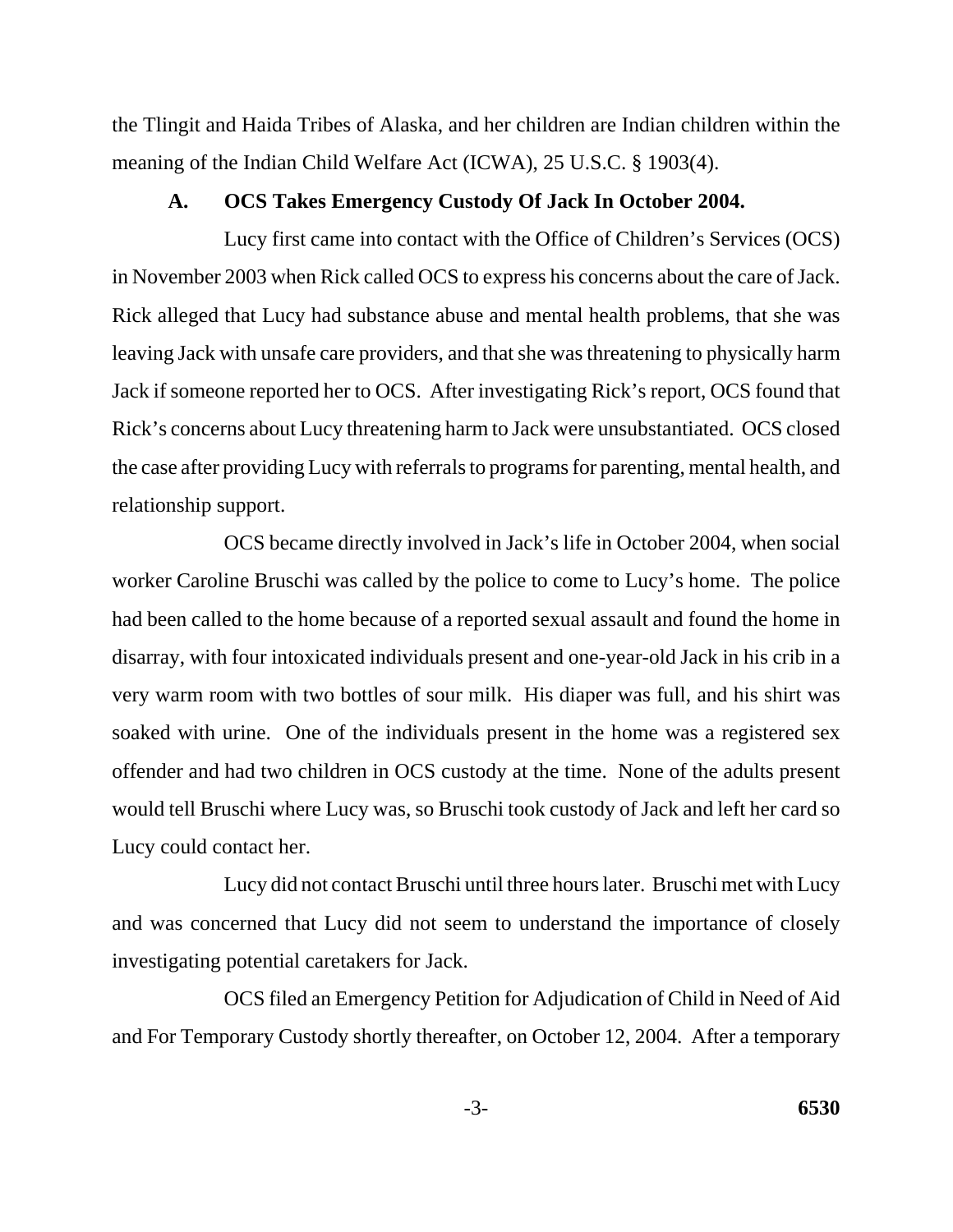custody hearing, Superior Court Judge Patricia A. Collins set a date in January 2005 for the adjudication trial and awarded Lucy temporary custody of Jack with supervision by OCS. Two days later Lucy left Jack with another caretaker whose children had been removed by OCS.

### **B. OCS Provides Assistance To Lucy In Parenting Jack**: **October 2004 – February 2005.**

On October 15, 2004, OCS met with Lucy, representatives from the Temporary Assistance for Native Families program, and representatives from the Central Council Tlingit and Haida Indian Tribes of Alaska ("Central Council") to discuss Lucy's case plan. The case plan recommended that Lucy undergo a substance abuse assessment at SouthEast Alaska Regional Health Consortium ("Health Consortium") and referred Lucy to a Central Council therapist named Amalia Monreal for assistance in developing healthy family and parenting choices. The guardian ad litem (GAL), Janine Reep, also added a provision to the case plan asking that OCS provide Lucy with assistance in scheduling appointments, obtaining new housing, and securing a bus pass.

Lucy submitted to a substance abuse assessment provided by Health Consortium counselor Albert Nells in mid-November. Lucy admitted that she had four minor consuming charges and a larceny charge on her record, that there was domestic violence in her relationship with Rick, that she had checked herself into the hospital when she was suffering from depression, that she was consuming ten beers per night and had engaged in binge drinking with binges lasting as long as two weeks, and that she had been dishonorably discharged from the National Guard. Nells issued his assessment report on December 8, 2004, diagnosing Lucy with alcohol dependence and recommending residential services in a therapeutic community, counseling for abuse issues, and additional evaluations for depression and traumatic brain injuries.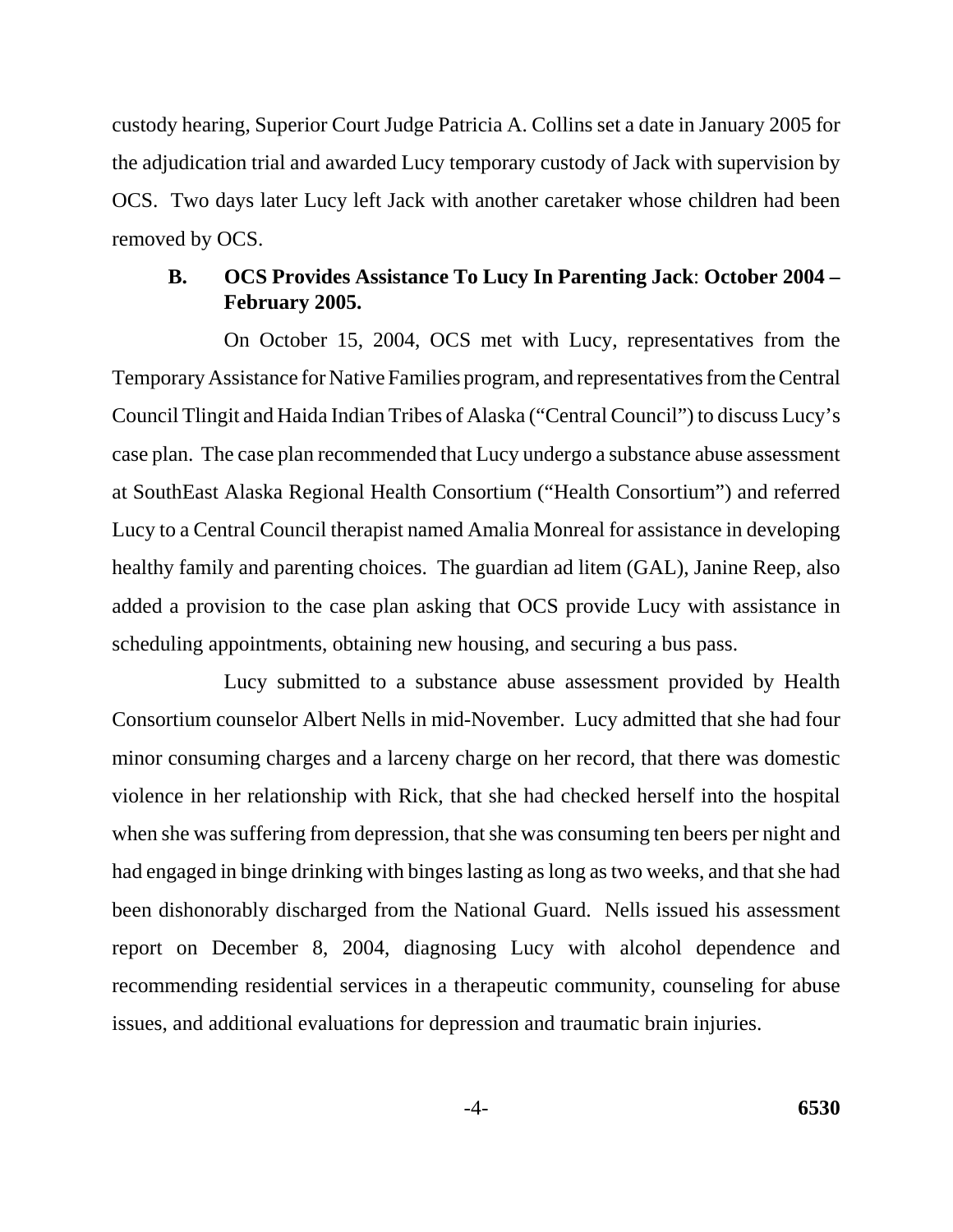The OCS caseworker who took over Lucy's case, Stephanie Day, met with Lucy in late November 2004. At the time Lucy was using a number of services, including Temporary Assistance for Native Families, food stamps, parenting and anger management classes, and childcare assistance. Lucy communicated with Day frequently through at least 2005. Lucy also had a family caseworker from the Central Council, Larry Jackson, who was in regular communication with Day and Reep.

In January 2005 Lucy stipulated that Jack was a child in need of aid as a result of neglect under AS 47.10.011(9). The trial court then issued an Order for Adjudication and Disposition Based on Stipulation that adjudicated Jack as a child in need of aid and released him into Lucy's custody, subject to supervision by OCS.

Lucy completed inpatient treatment for substance abuse in Sitka during January and February 2005. Her aftercare recommendations included receiving intensive outpatient substance abuse and mental health treatment, following through with OCS and her parenting plan, finding a sponsor and attending Alcoholics Anonymous meetings, and following the care plan that she developed while in treatment.

Lucy also continued to have access to other services through OCS, including Catholic Community Services' Healthy Change Program, group and individual services with Monreal (the Central Council therapist), and a home-visiting pre-preschool program for Jack. Although the GAL recommended that Lucy receive assistance in obtaining housing, Lucy had secured housing where she wished to remain.

### **C. Domestic Violence In Lucy's Relationships And Continued Services**: **Spring – Fall 2005**

After Lucy returned to Juneau following her treatment in February 2005, Rick moved in with Lucy, and they were engaged to be married. Lucy became pregnant with the couple's second child, Carmen. Lucy and Rick began having problems in March 2005 and called Day twice in the middle of arguments for help. Day testified that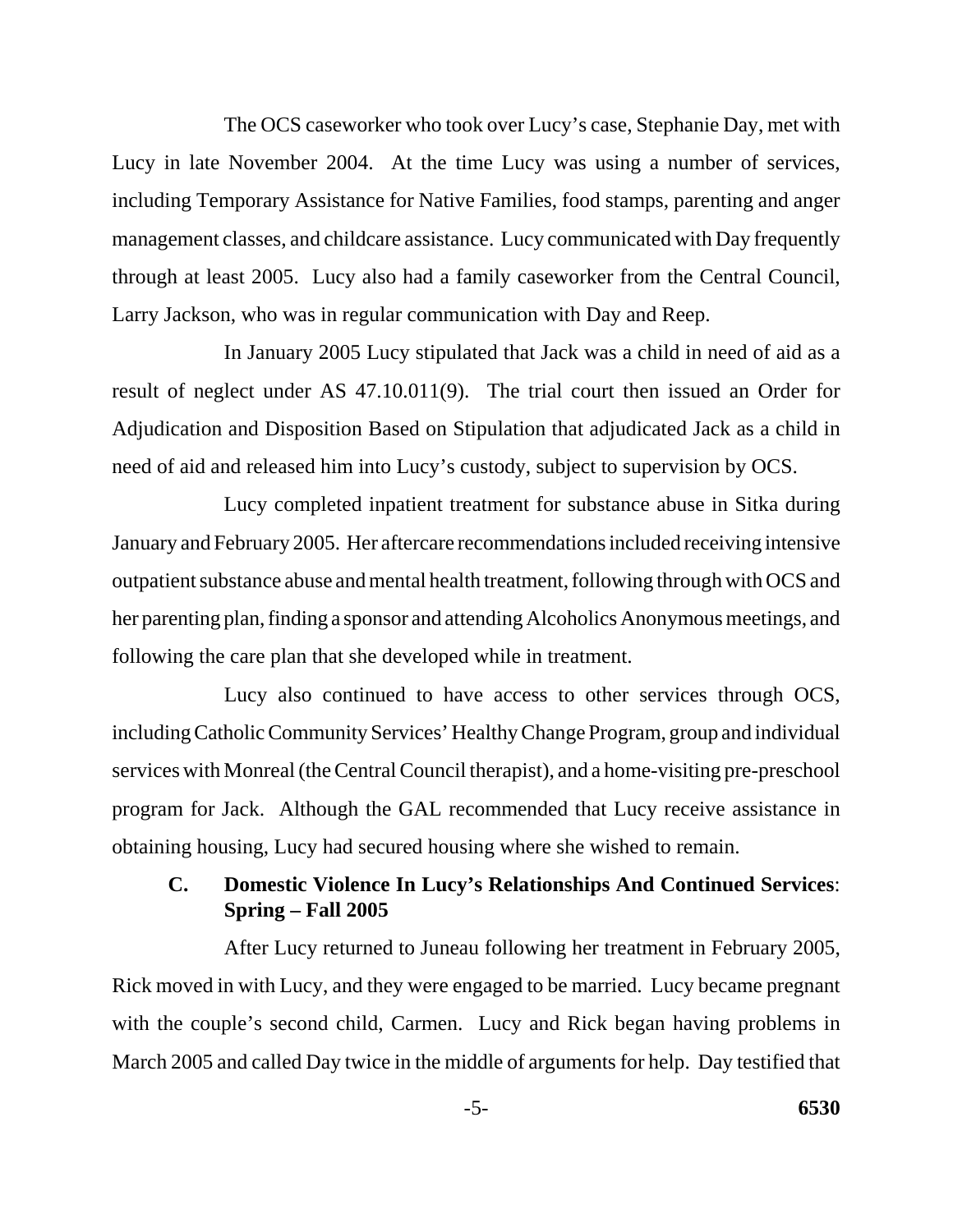"there was growing concern about domestic violence in the relationship," that Lucy expressed that she was "afraid that [Rick] may pound her face in," and that Lucy told Day that Rick was threatening to commit suicide. On March 31 Day drove Lucy to the AWARE shelter for domestic violence victims, and Day, Central Council, and AWARE assisted Lucy in obtaining an ex-parte domestic violence protective order against Rick in early April. Despite taking this action, Lucy declined to participate in the healthy relationships class offered by AWARE that Monreal and Day recommended for her.

Lucy participated in the Healthy Change program for a few months until it ended in June 2005 because of a loss of funding. She also attended several AA meetings, but then stopped going even though Day encouraged her to join a group offered at a more convenient time. Lucy also had some involvement in a Parents Anonymous program but stopped attending because she believed the meetings were not helpful to her. Lucy had a hard time remembering her appointments with Monreal and lost touch with Nells.

Day referred Lucy to another Catholic Community Services program that focused on family preservation, but it was full, so Michael Dindinger, the family support specialist at Catholic Community Services, offered a less-intensive individual family support program to Lucy from August 2005 until November 2005. Dindinger interviewed both Lucy and Rick, who again had moved back in with Lucy for a brief period before returning to Skagway, and offered an initial assessment. After Rick left, Dindinger assisted Lucy in creating a family safety plan, which she later declined to sign, provided transportation to appointments for her, and helped her deal with public assistance. Dindinger discharged Lucy from the program after she completed it in November 2005 but continued to have interactions with her until February 2006 and occasionally talked to her and offered her transportation.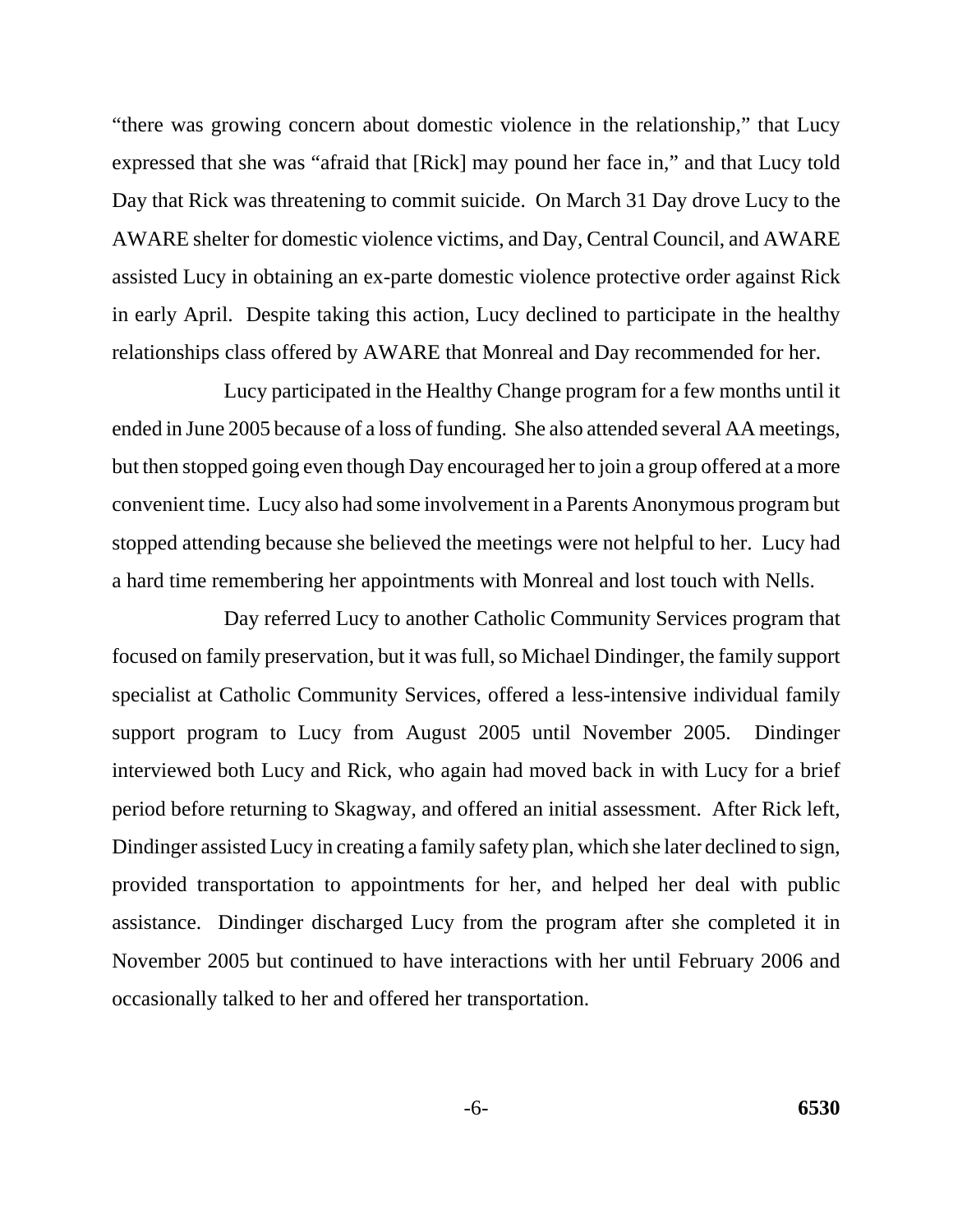#### **D. Lucy Relapses During Pregnancy With Carmen: Fall 2005.**

Meanwhile, in summer 2005, Day considered closing Lucy's case and releasing custody because she "seemed to be doing well," there were no new concerns, and "she had a lot of supportive services in place." Around this time Lucy, who was then six months pregnant, began expressing that she was under a lot of stress and needed a break from caring for Jack. In October 2005, a month before Carmen was born, Lucy disclosed to Day that she had been drinking one or two times a month beginning in June.

Day immediately tried to get Lucy into treatment at Rainforest Recovery Center, which offered to take her right away if Lucy could find a caretaker for Jack. Because Lucy did not want to put Jack in foster care, Lucy's brother came to care for Jack at Lucy's house, and Lucy entered treatment. Rainforest Recovery recommended that Lucy receive long-term inpatient treatment and was working to help Lucy get into the Fairbanks Native Association program. Although the Rainforest Recovery program was intended to last 21 days, Lucy stayed only three or four days. Even though Lucy checked out of their program, Rainforest Recovery submitted Lucy's paperwork to Fairbanks Native Association and found out that Lucy was eligible. Rainforest Recovery asked Lucy to come in and finalize the paperwork so that she could begin treatment in Fairbanks on November 11. Lucy did not show up to finish the paperwork, and she explained to Day that she "was not sure about going to treatment; that she felt treatment was stressful" and that the stress "would make her want to drink again."

### **E. Lucy Gives Birth To Carmen And Moves To AWARE Shelter**: **Fall 2005 – Spring 2006.**

Lucy gave birth to her second child, a daughter named Carmen, on November 24, 2005 in Sitka. OCS received a report that Lucy told hospital staff that "she was looking forward to coming home, and she just wanted to smoke pot when she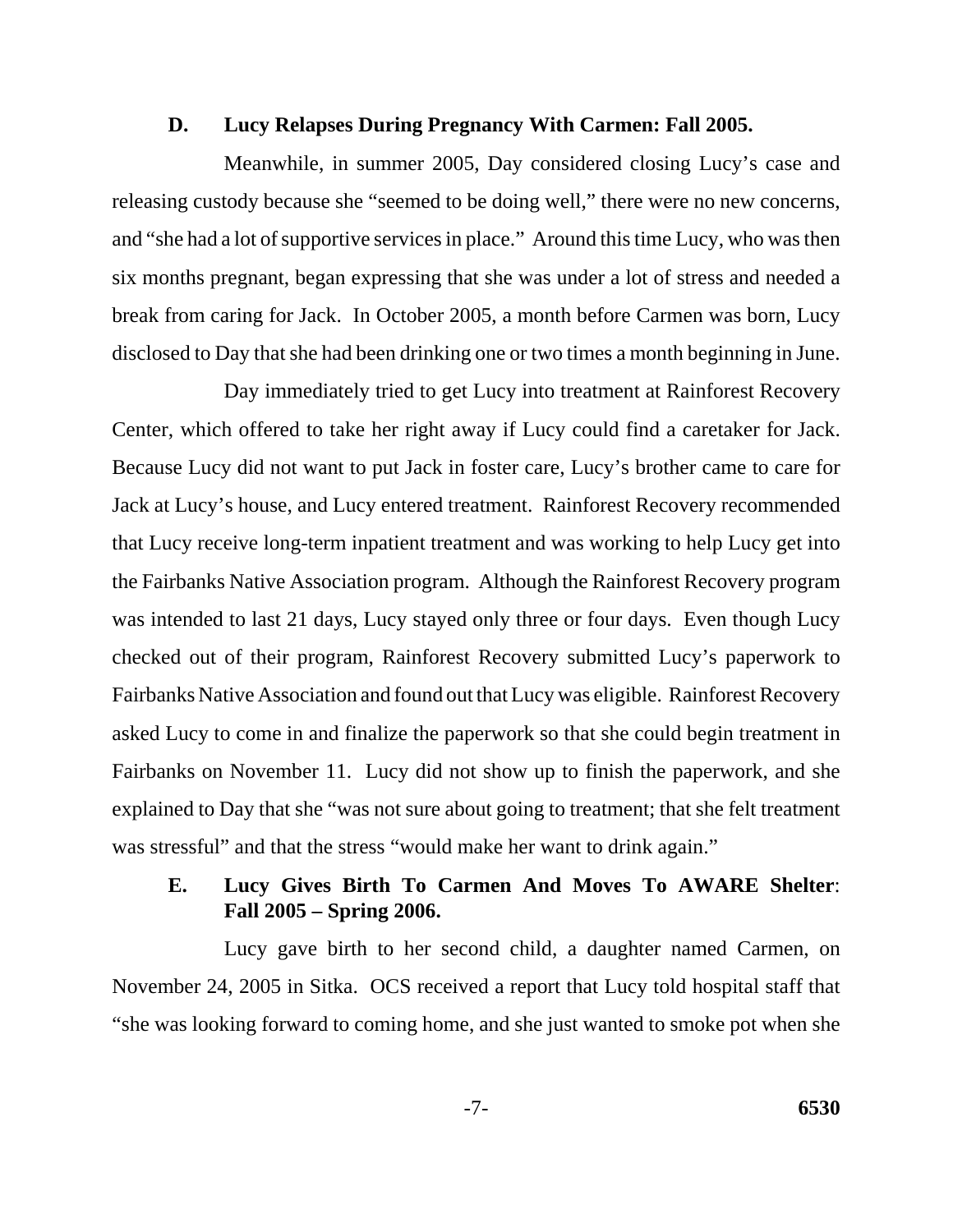came home." OCS investigated and requested a drug test, which came back positive for marijuana use (THC).

On December 23, 2005, Day went to Lucy's residence for a home visit to see Lucy, Jack, and Carmen. Day noticed that Jack "was not very communicative" and did not respond to her attempts to play with him. Day was concerned by her observation and the fact that Lucy drank during her pregnancy with Carmen, so she made a referral for both children to an infant learning program. A week later, Lucy reported to Day that she was concerned that Jack may have been sexually abused by a babysitter who had been on probation for rape when he cared for Jack. Lucy told Day that Jack had been fussy and upset after the man had babysat him and that Jack was touching his genitals and had diaper rash the next morning.

After discussing the matter with Reep and Jackson, Day asked Lucy to go to the AWARE shelter on December 31, 2005. Lucy eventually agreed, so Day provided Lucy with a \$100 food voucher, helped her shop for groceries, and transported Lucy and the children to AWARE.

On January 4, 2006, OCS filed a Petition for Adjudication of Child in Need of Aid and for Temporary Custody, requesting OCS supervision of Carmen for a period not to exceed two years, and a Petition for Extension of Supervision Not To Exceed One Year, requesting that supervision of Jack continue for an additional year. Following a hearing on January 9, 2005, the trial court issued a temporary custody order stating that there was probable cause to believe that Carmen was a child in need of aid; granting temporary physical custody to Lucy, subject to OCS supervision; and setting the date for the adjudication trial. The parties (including the Central Council, whose motion to intervene was granted with regard to both children) stipulated that Carmen was a child in need of aid based on neglect under AS 47.10.011(9) on April 19, 2006. The trial court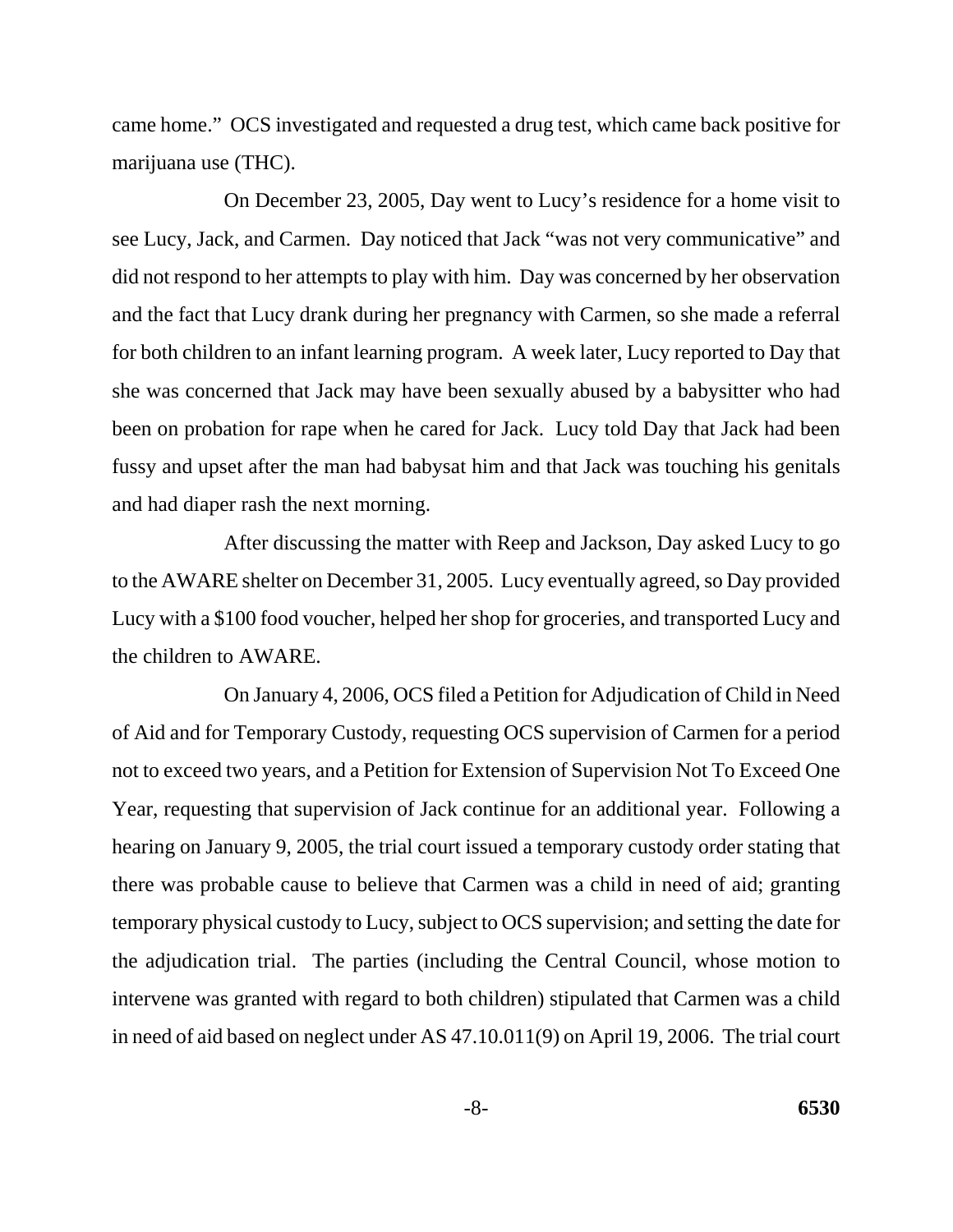ordered Carmen adjudicated a child in need of aid and released her into the custody of Lucy, subject to supervision by OCS.

Day testified that she was willing to allow the children to stay with Lucy because they were staying at the AWARE shelter with safe people around them until Lucy could begin long-term treatment. Lucy left the AWARE shelter several times, however, and only returned after Day explained that she could either remain at AWARE or the children could go into state foster care. The staff at AWARE was concerned with Lucy's ability to respond appropriately to Jack's behavior and provided her with some basic techniques to help, such as cuddling, looking into his eyes, providing brain stimulation for him, and learning to read Jack's cues. There were also concerns that Lucy was inattentive with Jack and that she was leaving him unattended, requiring staff or other residents to watch him. These concerns were reported to David Plotnik, the OCS social worker who took over Lucy's case in March 2006.

#### **F. Staff At Residential Care Center And AWARE Shelter Report Neglect: May 2006 – July 2006.**

In May 2006 Lucy began treatment at Stepping Stones, a residential care center for women and their dependent children in Anchorage, where patients typically spend a year. Lucy testified that Plotnik only gave her three days to pack and that she had to give up her apartment in Juneau. She also had financial problems because, while Medicaid paid for her to be enrolled in Stepping Stones, she had to pay for other expenses such as child care. Because Lucy left Juneau, her Temporary Assistance for Native Families case was closed there and was not yet reopened in Anchorage, so she could not immediately receive assistance.

When Lucy arrived at the Stepping Stones shelter she tested positive for marijuana, although she indicated that she had not smoked for a month or two. Lucy immediately began to have problems in the program. She was late getting started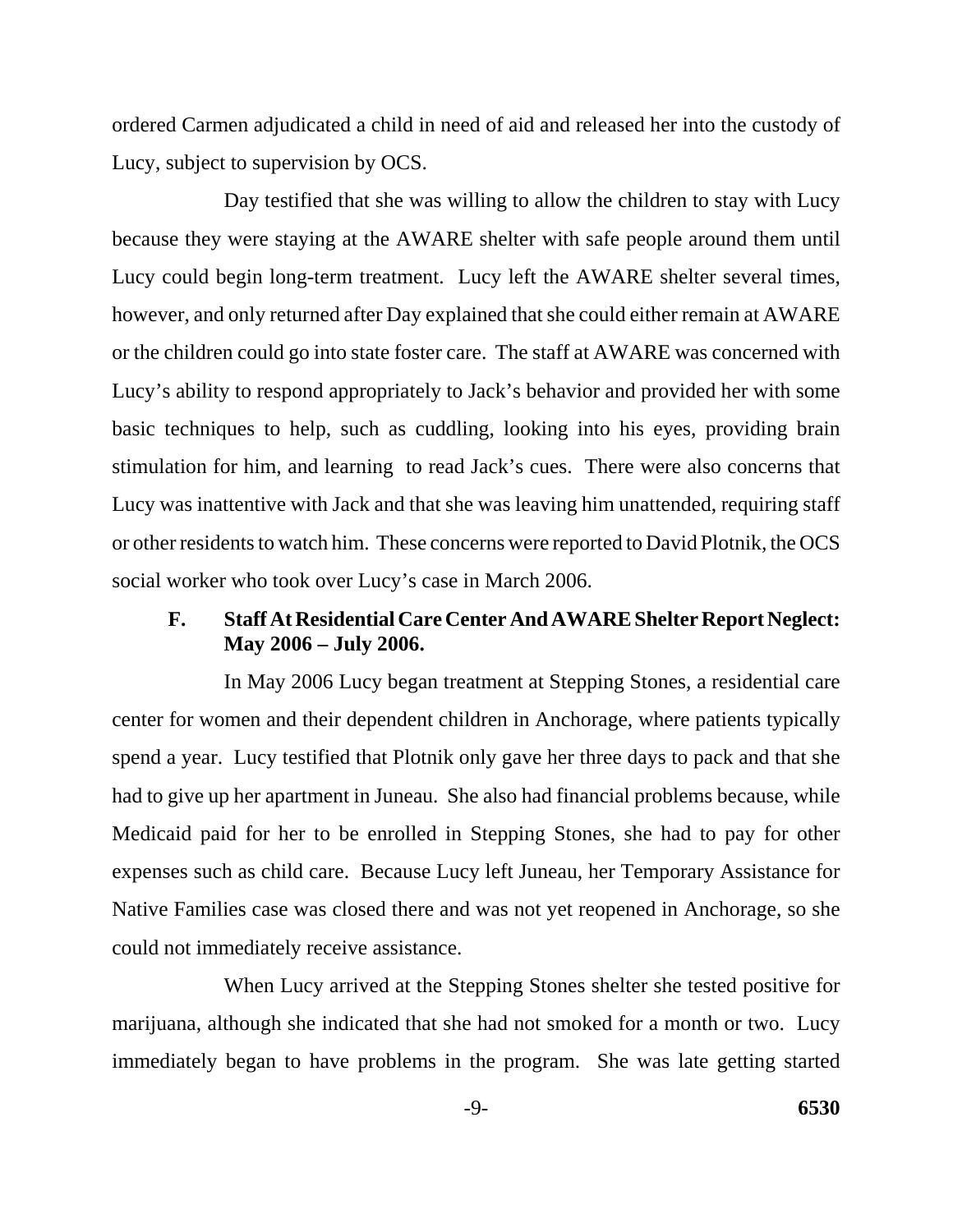because Jack and Carmen had not had the required tuberculosis tests; she dropped off Jack at daycare inappropriately dressed and with a full diaper; she sent Jack to daycare without proper food that a child of his age could eat or without any food at all; she did not properly bathe Jack, but instead only got his head wet to make it appear that she had bathed him; and she did not attend process groups and healing circles and would often drop Jack off at daycare and go back to sleep. Lucy was discharged from Stepping Stones in mid-July for causing a security breach by providing the security code for the whole facility to a homeless man. As a result of the breach, all of the combination locks of the facility had to be "re-keyed." The discharge letter to OCS stated that Lucy "is a danger to others and has not maintained the health of her child" and that the staff of Stepping Stones was "concerned about his health under [Lucy's] care."

When Lucy and the children returned to Juneau, Plotnik brought them back to the AWARE shelter, after reminding Lucy of the rules. AWARE staff reported that Lucy would leave the children unattended and would ask other residents to "provide for [Carmen's] basic care." Lucy failed to respond when Jack cried or when he attempted to exit the AWARE facility.

# **G. Jack And Carmen Are Placed In Foster Care**: **July 2006.**

A week after her discharge from Stepping Stones and after the negative reports from AWARE staff, OCS moved the trial court for modification of the court's January disposition orders, seeking to place the children in the custody of OCS.**<sup>2</sup>** After a hearing in mid-July 2006, the trial court found that OCS had made "active and

<sup>&</sup>lt;sup>2</sup> OCS's motion only requested modification of the trial court's January 9, 2006 disposition order. This order only pertained to Jack. OCS's motion made it clear that it was seeking to modify both children's disposition orders, as it listed both children in the motion's heading. The trial court read it as modifying the disposition orders of both children.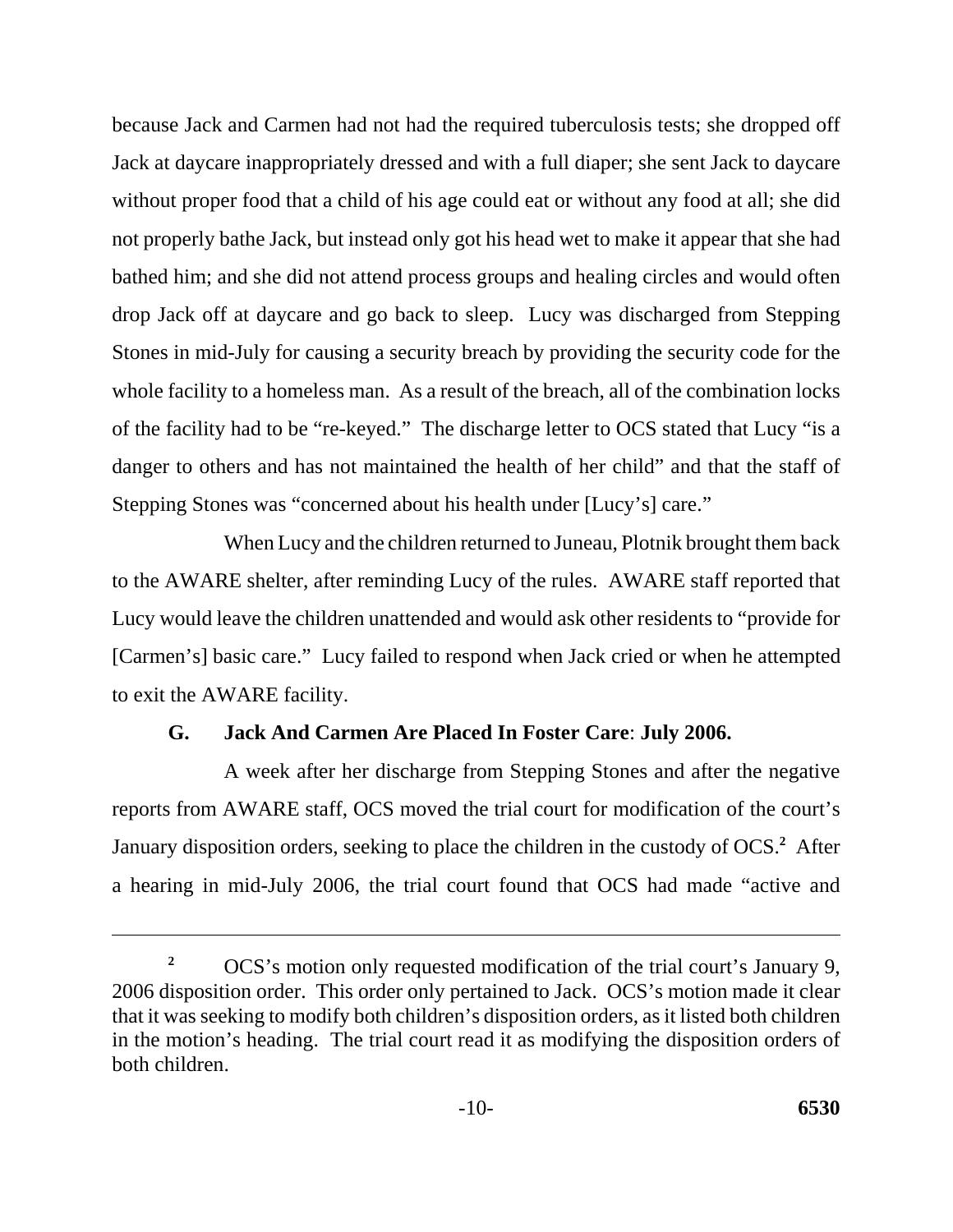reasonable efforts" to prevent removal of the children "but that continued placement in the home would be contrary to the children's welfare," that "there is clear and convincing evidence, including expert testimony, that the child[ren] are likely to suffer serious physical or emotional damage if left in the custody of the parents," and that modification of the disposition to place the children in the physical custody of OCS would serve the children's best interests. Jack and Carmen were then placed in foster care.

After Jack was taken into the state's custody, it was discovered that he needed extensive dental work. He had four baby teeth removed and 11 filled — some of the teeth were decayed down to the nerve. Although Lucy claimed it was because the foster parents were feeding Jack too much sugar, the dentist told OCS that such extensive decay must have started at birth. The preschool Jack attended reported that after being taken into custody and having his teeth fixed, Jack was doing much better.

#### **H. Lucy Is Diagnosed With Static Encephalopathy: July 2006.**

After a Stepping Stones staff member expressed concern that Lucy might have fetal alcohol syndrome, Lucy's team, including Lucy, Reep, Plotnik, and Jackson consulted Ric Iannolino, a Central Council staffer who coordinates the Juneau fetal alcohol spectrum disorder (FASD) clinic. Iannolino recommended that Lucy be diagnosed. Iannolino had already had contact with Lucy, as she had self-referred to the FASD clinic in 2005, but she did not tell him at that time that OCS was involved with Jack. Lucy was evaluated at the FASD clinic by Dr. Mark Stauffer, a psychiatrist, and an FASD diagnosis team on July 21, 2006. Lucy was diagnosed with static encephalopathy, a non-progressive brain dysfunction which is essentially "brain damage that is a major component of [the diagnosed person's] cognitive and behavioral problems" that may or may not have been caused by alcohol. The diagnosis recommended a consistent routine and structure, reinforced through a schedule, calendar,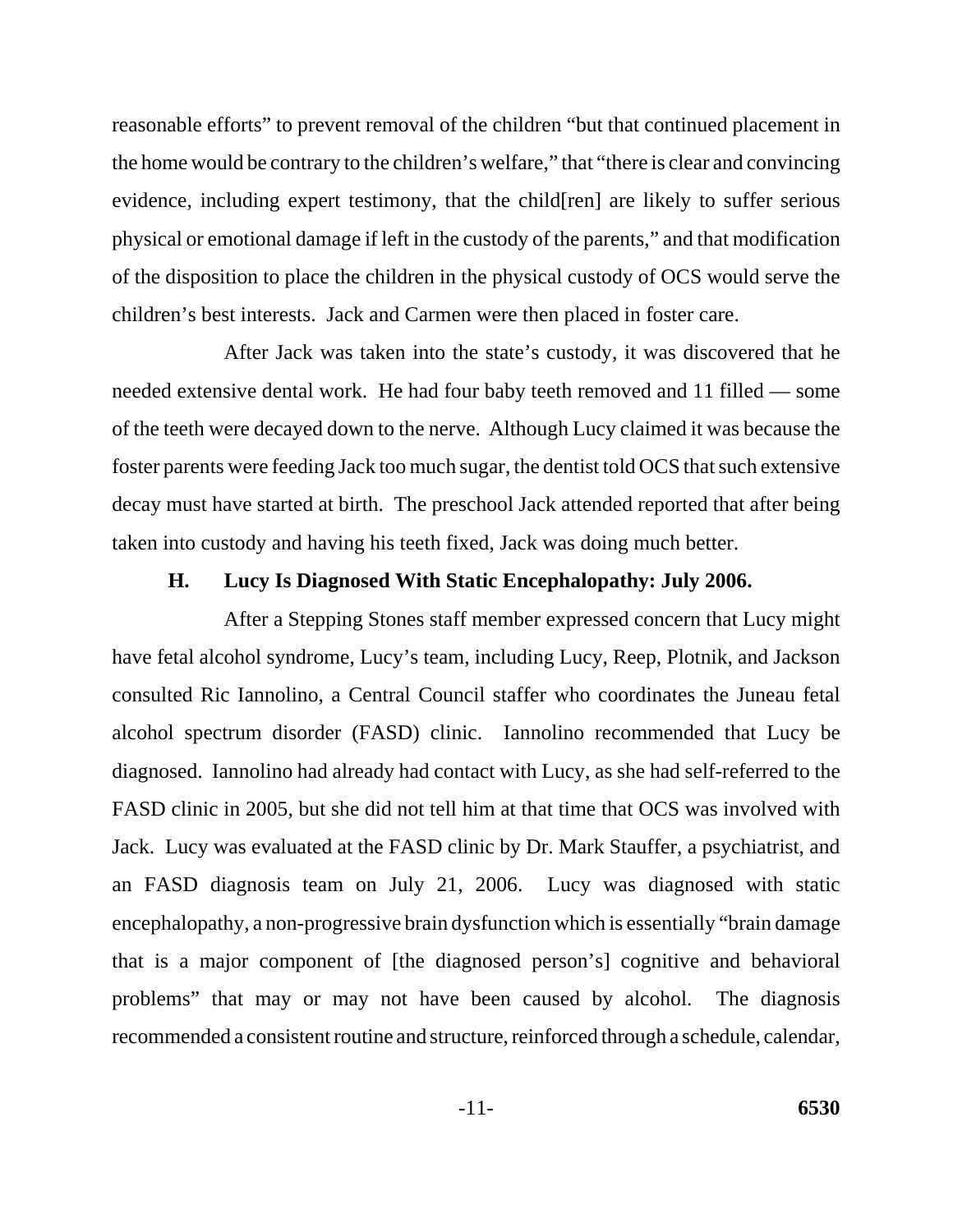or white board, that would function as an "external brain." Around this same time, Lucy met and began dating Andrew and left the AWARE shelter.

OCS did not immediately receive a copy of Lucy's diagnosis because Iannolino had to wait for Lucy to sign a release before he could disclose the information. Once OCS received the diagnosis, it rewrote Lucy's case plan into a one-page document that would be easier for her to understand. OCS also held regular meetings with Lucy, the Central Council, the GAL, Lucy's attorney, and Lucy's family to provide ongoing support. OCS also provided some one-on-one mentoring and used a number of strategies, including phone calls, face-to-face contact, and written documents, to remind Lucy of appointments, visitation changes, or tasks she needed to complete. Because OCS does not offer specific services for people with disabilities, Karilee Pietz, an OCS supervisor, made both telephonic and written referrals to REACH, which assists people with disabilities. REACH made several attempts to set up an intake appointment with Lucy, but Lucy did not show up.

# **I. Lucy Misses Appointments And Refuses Services, OCS Has Problems With Andrew, And Jack Begins Therapy: Fall 2006 – Fall 2007.**

In October 2006 Pietz sent letters to Alaska Housing and Tlingit & Haida Housing, seeking housing for Lucy. Lucy continued to miss appointments, even though OCS provided her with a bus pass. She was also arrested for shoplifting on October 6. Pietz also sent letters to the SouthEast Alaska Regional Health Consortium requesting a substance abuse assessment and an MRI for Lucy, who was suffering from frequent headaches. The Health Consortium responded that they could not do the substance abuse assessment and that they could not do the MRI because Lucy was pregnant.**<sup>3</sup>** Because Lucy did not return Rainforest Recovery's phone calls following OCS's referral for a

<sup>&</sup>lt;sup>3</sup> Lucy's pregnancy later ended in a miscarriage.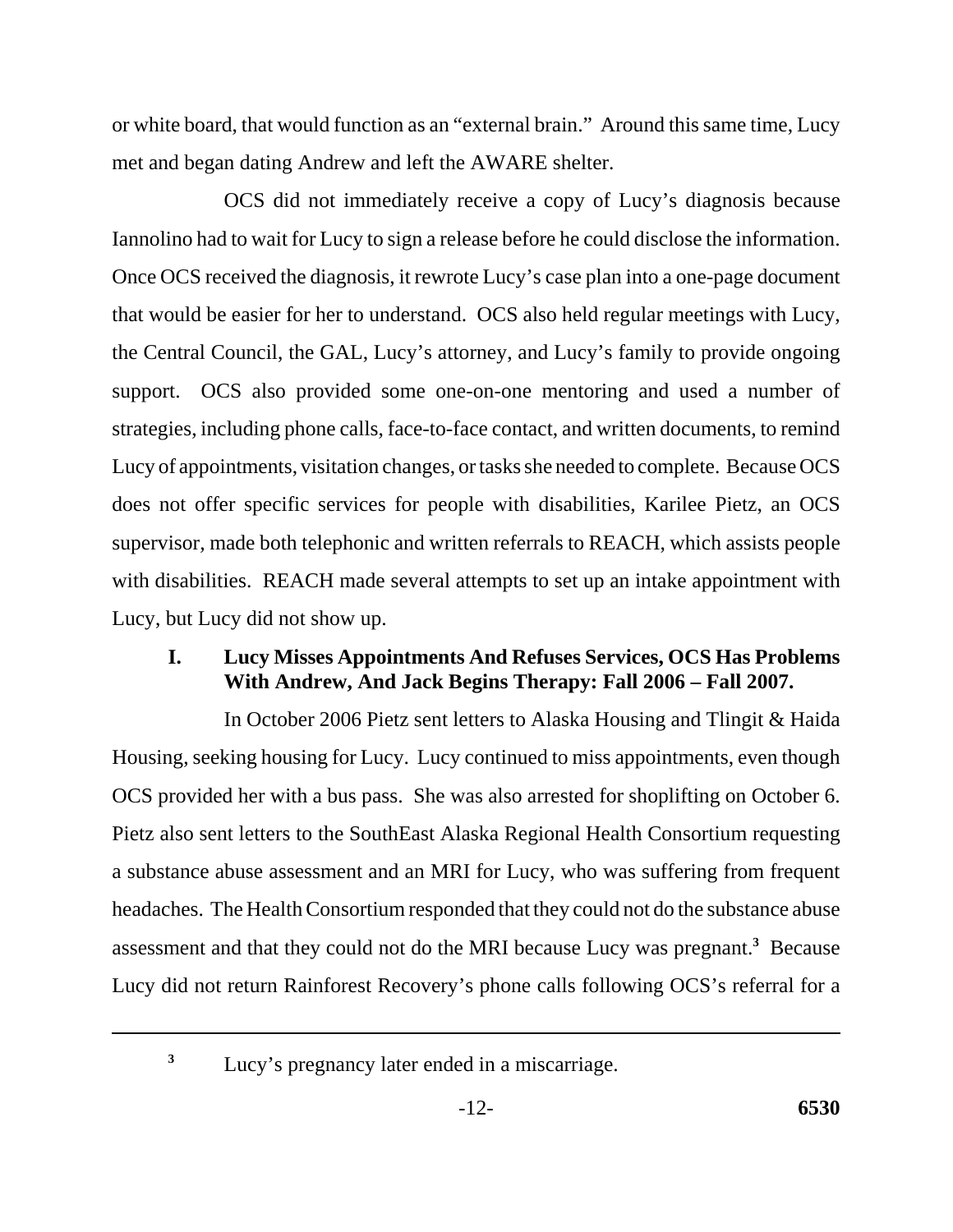substance abuse assessment, Pietz scheduled one for her on November 20, 2006; Lucy did not show up for the assessment.

In December 2006, after Catherine Edwards took over Lucy's case, Lucy's relationship with Andrew began to cause problems in her cooperation with OCS. Andrew began accompanying Lucy to meetings with OCS, but was hostile, disruptive, and discouraged her from participating in services. Several OCS staff asked that they not be assigned to visitation with Lucy because they felt intimidated by Andrew. Further, Jack and Carmen were moved to a second foster home after the first foster home reported that Lucy and Andrew harassed them so much by calling, stopping by the house, and trying to visit with the children outside of the home that they could no longer serve as foster parents for the children. In July 2007 Pietz (as the supervisor at OCS) wrote Andrew a letter telling him that he was no longer allowed at visitations or meetings in the OCS building because of "repeated incidents" that involved Andrew being "threatening and intimidating to the staff on many occasions."

In February 2007 Lucy went to Rainforest Recovery Center for a chemical dependency analysis and urinalysis tests. She was diagnosed as having alcohol dependence in remission. The outpatient substance abuse counselor who worked with Lucy noted that Lucy significantly minimized her chemical use in the 2007 assessment compared to the information she provided in her 2005 assessment. The counselor testified that "it's pretty difficult for someone who doesn't believe that they have a problem with substances to enter inpatient treatment," so the counselor recommended outpatient treatment to start. Lucy was placed in outpatient services, but only attended three scheduled groups. She was described as "marginally engaged and focused primarily on hostility towards OCS for being 'forced to attend.' " Lucy also refused to meet for individual counseling without Andrew present, and according to the counselor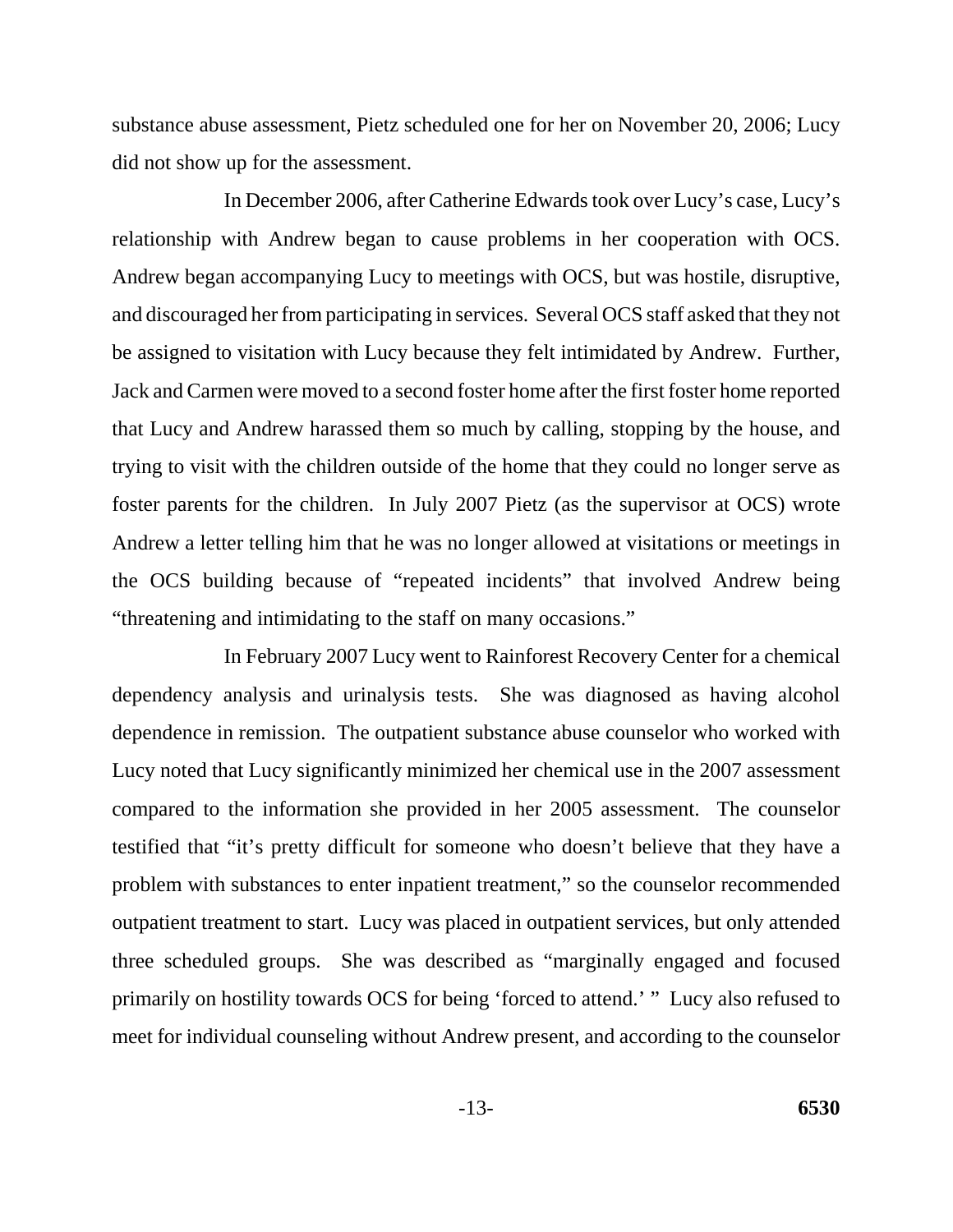Andrew was "really hostile" and "seemed to be supporting [Lucy's] efforts to discontinue treatment." After Lucy discontinued outpatient treatment, Rainforest Recovery noted that it would refer her to intensive, residential, dual-diagnosis (meaning a program that could deal with both her static encephalopathy as well as her chemical dependency) inpatient treatment.

Also during February 2007 Edwards referred Jack to a mental health clinician, Sylvia Kidd. Jack was aggressive toward his foster siblings, intentionally rough with animals, and defiant with adults. He had problems at school, he had trouble sleeping and whimpered at night, he had a very high pain tolerance, he was often unresponsive and had a blank stare, he struggled with self regulation, and he apologized excessively. Kidd diagnosed Jack with post-traumatic stress disorder. She noted that his dissociative state, the "blank stare," was a typical coping response for young children who need to escape their present reality and that Jack had low communication skills with delayed articulation and expression. Kidd worked with Jack's second set of foster parents on strategies to assist Jack with these behaviors.

At the end of February Lucy made contact with Kate Wolfe, the family resources director at REACH. Lucy and Andrew met with Wolfe in March 2007. Lucy explained that she "had to [go to REACH] and show that she had been there, and that she was trying to get her children back." Wolfe explained that Lucy needed to have documentation to substantiate a disability, which Lucy did not bring to the meeting. Wolfe explained what services she could offer, and Lucy indicated that she did not wish to receive them.

At some point after quitting the outpatient treatment at Rainforest Recovery, Lucy told Edwards that she wished to return and get back into the groups there. Edwards contacted Rainforest Recovery, and they said that Lucy was disruptive and could only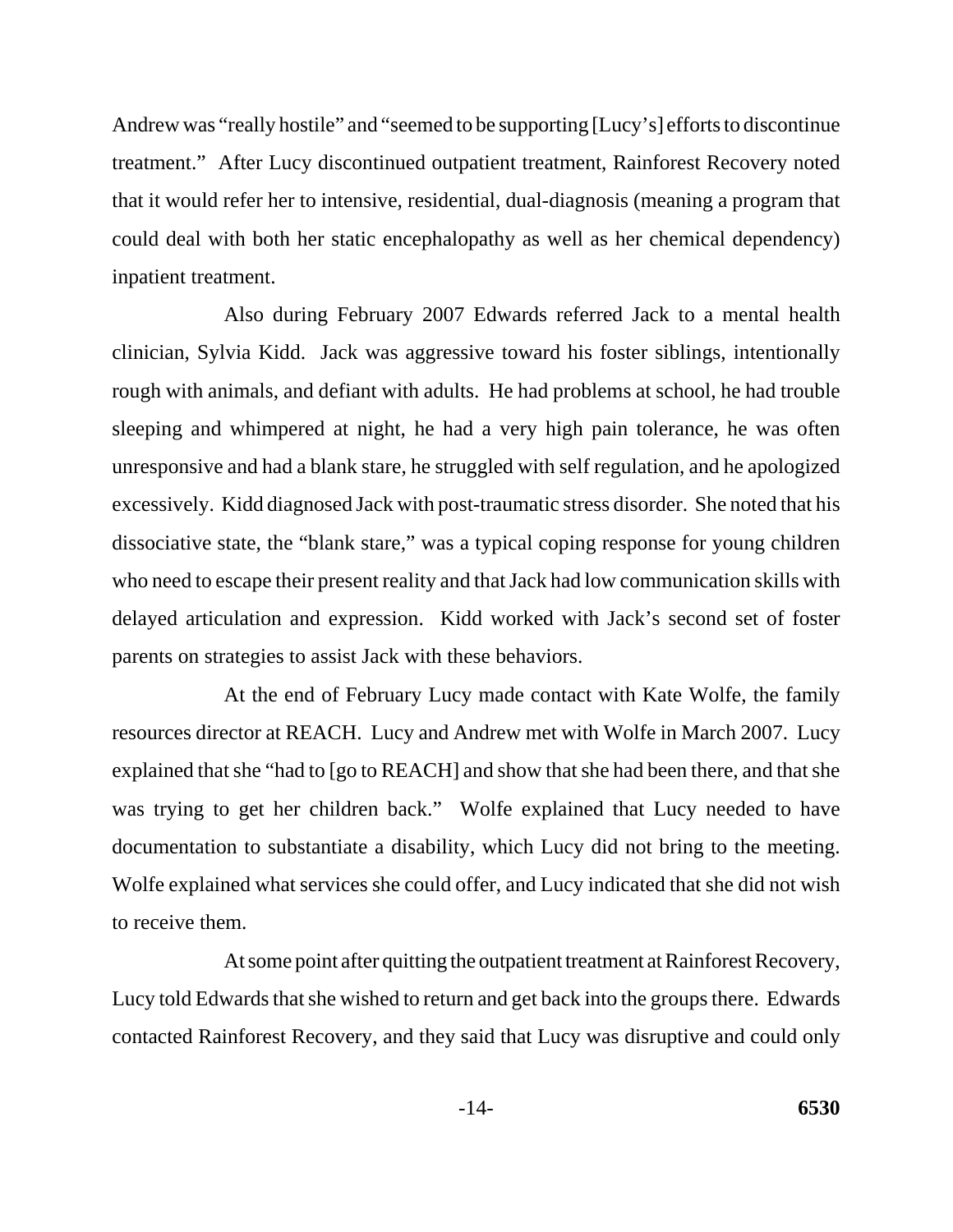return if OCS would pay the \$50 assessment fee and Lucy would commit to showing up. Instead of returning to Rainforest Recovery, Lucy entered the Central Council Wellbriety program in March 2007. Lucy did this on her own, and OCS social worker Edwards did not find out about it until just before a custody extension hearing in May 2007. After learning of Lucy's participation in Wellbriety, Edwards agreed that it could fulfill Lucy's alcohol treatment requirement, depending on what a current assessment would say, but noted that a current assessment was the appropriate first step.

Lucy also met with Ric Iannolino on March 22, 2007 and signed a release form allowing her FASD diagnosis information to be shared with OCS. The next day, Iannolino sent Edwards a fax offering to share resources concerning parenting with FASD and then followed up with a second fax almost a month later. Iannolino testified that OCS did not contact him specifically about Lucy's FASD diagnosis.

In May 2007 Edwards updated Lucy's case plan and developed a case plan for Andrew. The case plan required Lucy to remain sober and participate in a substance abuse program that would address her disability, to use AWARE's services to address her emotional health in relationships, to participate in AA, to learn and implement effective parenting techniques with assistance from Dindinger, and to secure stable housing and a job to provide a basic income. Andrew's case plan required him to seek a mental health assessment and a batterer's assessment and follow all recommendations from both assessments.

At the end of August 2007, OCS set up a family group decision-making meeting that included the Central Council, Reep, the foster parents, and some of Lucy's family members. Iannolino was invited to the meeting, but did not attend. The participants considered Lucy and Andrew's housing, Lucy's FASD, the children's special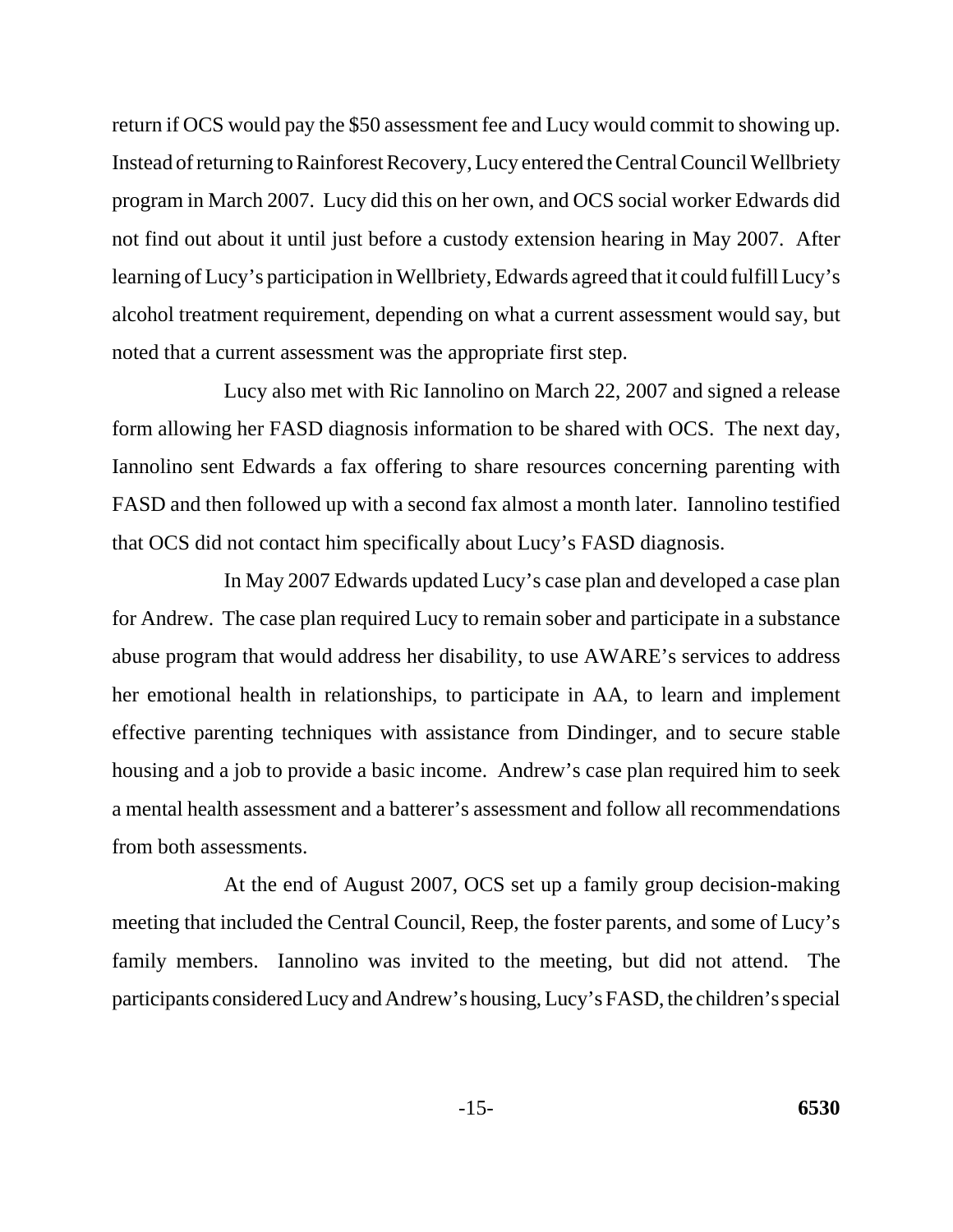needs, increased visitation, improved communication between the stakeholders, and improved cultural connections.

Lucy and Andrew were not in stable housing for most of 2007, despite OCS sending letters on their behalf. Edwards testified that part of the reason Lucy and Andrew had problems getting into housing was that "they set up an adversarial situation with the people right away and . . . become very hard for people to deal with . . . ." Edwards offered to help them, but they consistently refused her assistance. In October 2007 Lucy finally secured stable housing on Douglas Island.

In fall 2007 social worker Leah Ogoy became Lucy's caseworker. Ogoy scheduled a meeting with Lucy and Andrew to update the case plan in late October, but Lucy and Andrew cut short the meeting and refused to discuss the case plan. Lucy did not return any of Ogoy's calls to reschedule the meeting.

#### **J. Emma Is Born And Lucy Has Encounters With Law Enforcement**: **November 2007 – April 2008.**

Shortly thereafter, in early November 2007, Lucy gave birth to Andrew's daughter Emma, her third child. Because Lucy had a newborn, OCS approved Lucy's request to have her visits with Jack and Carmen take place at her home. When Emma was about six weeks old, OCS received a protective services report that Lucy and Andrew had been fighting and that Lucy left Andrew with the baby but without formula or diapers. The report, which came from someone in the community, said that Andrew was feeding the baby Gatorade and that the baby looked malnourished. When police conducted a welfare check, they reported that the baby looked fine and had both diapers and formula. Six days later, a police officer found Lucy intoxicated outside of a bar in Juneau in the cold. A drunk man was holding Emma, and the officer observed Lucy leading the man with the baby back into the bar. Emma appeared to have a full diaper, and her clothing and blanket were wet. The police called OCS and Andrew, and Andrew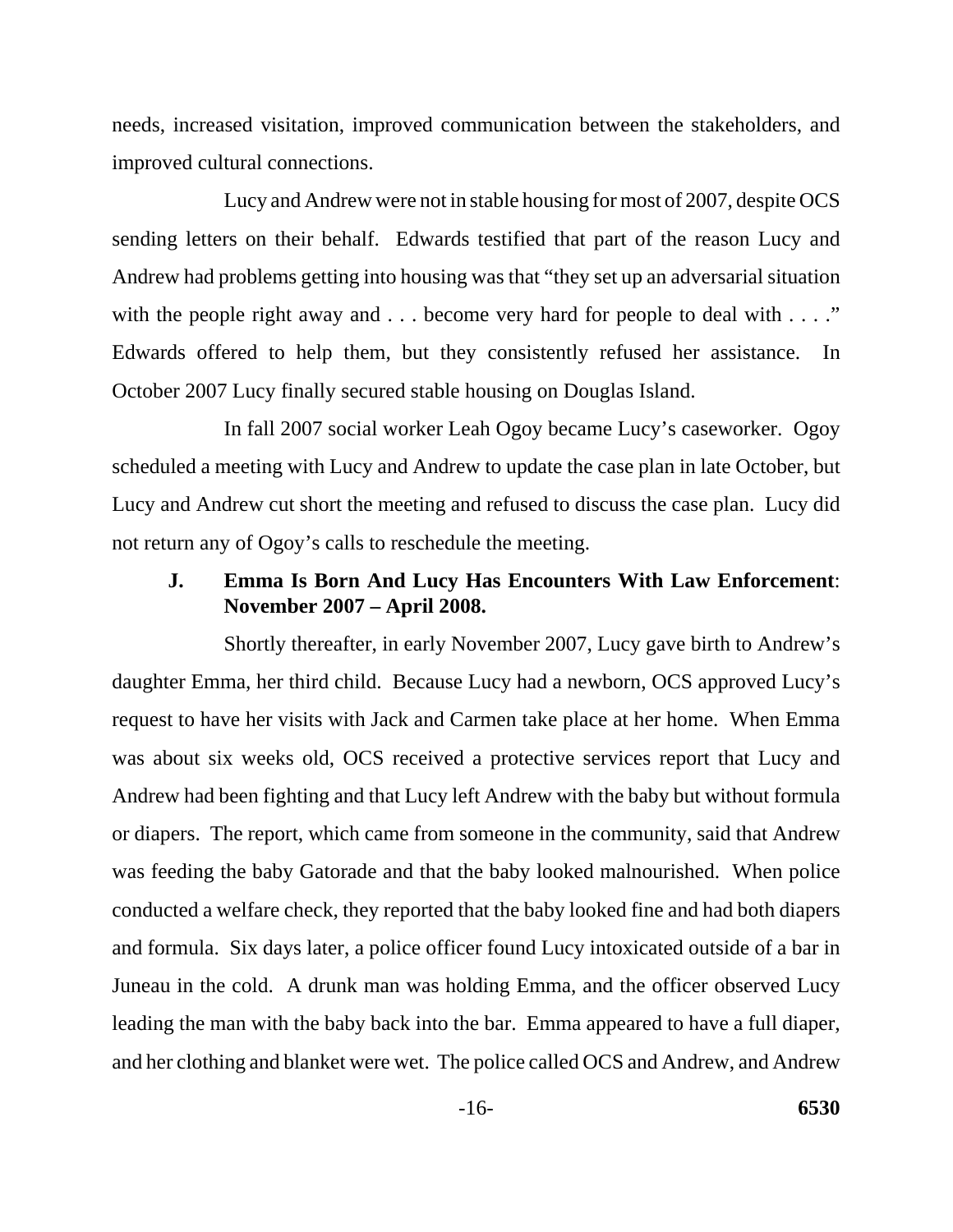took over care of Emma. Lucy took a portable breath test and registered .233% breath alcohol, suggesting a high degree of intoxication.

In early 2008 Andrew called Ogoy and expressed his concerns about Lucy's drinking. Lucy began staying with her mother, instead of with Andrew. Lucy began to miss a number of scheduled visits with her children, even though they took place at her own house with transportation for the children provided by OCS or the Central Council. Ogoy updated Lucy's case plan and went over each item with her. Ogoy testified that she believed that the most important part of Lucy's case plan was for Lucy to obtain substance abuse treatment, but that Lucy was not willing to recognize that she needed help and was not willing to obtain the recommended services. Ogoy also testified that she attempted to contact Iannolino to discuss Lucy's FASD diagnosis, but Iannolino told her that the release that Lucy signed had expired in March 2008. Lucy refused to sign a new release of information regarding her FASD assessments or contact with Iannolino.

Lucy's pattern of erratic behavior continued when she was found drunk during an April 2008 assault investigation involving her brother. A week later Lucy was scheduled to meet with her children but failed to show up. Andrew said that Lucy was not there because she had been kicked out of her aunt's apartment for stealing beer and that Lucy had shown him bruises all over her arms and legs "from getting beaten up." Later that same day, Lucy was found intoxicated in a stranger's yard, resisted attempts by the police to put her in protective custody, and even attempted to unclasp the holster for the officer's pepper spray. The officer was forced to call for backup and Lucy was charged with disorderly conduct, but the charges were later dropped.

### **K. Unsupervised Visits Lead To Confusion And Stress For The Children**: **May 2008 – August 2008.**

Following these events, Ogoy was unable to reach Lucy until Ogoy went to Lucy's home on May 27. Ogoy told Lucy that because OCS was no longer seeking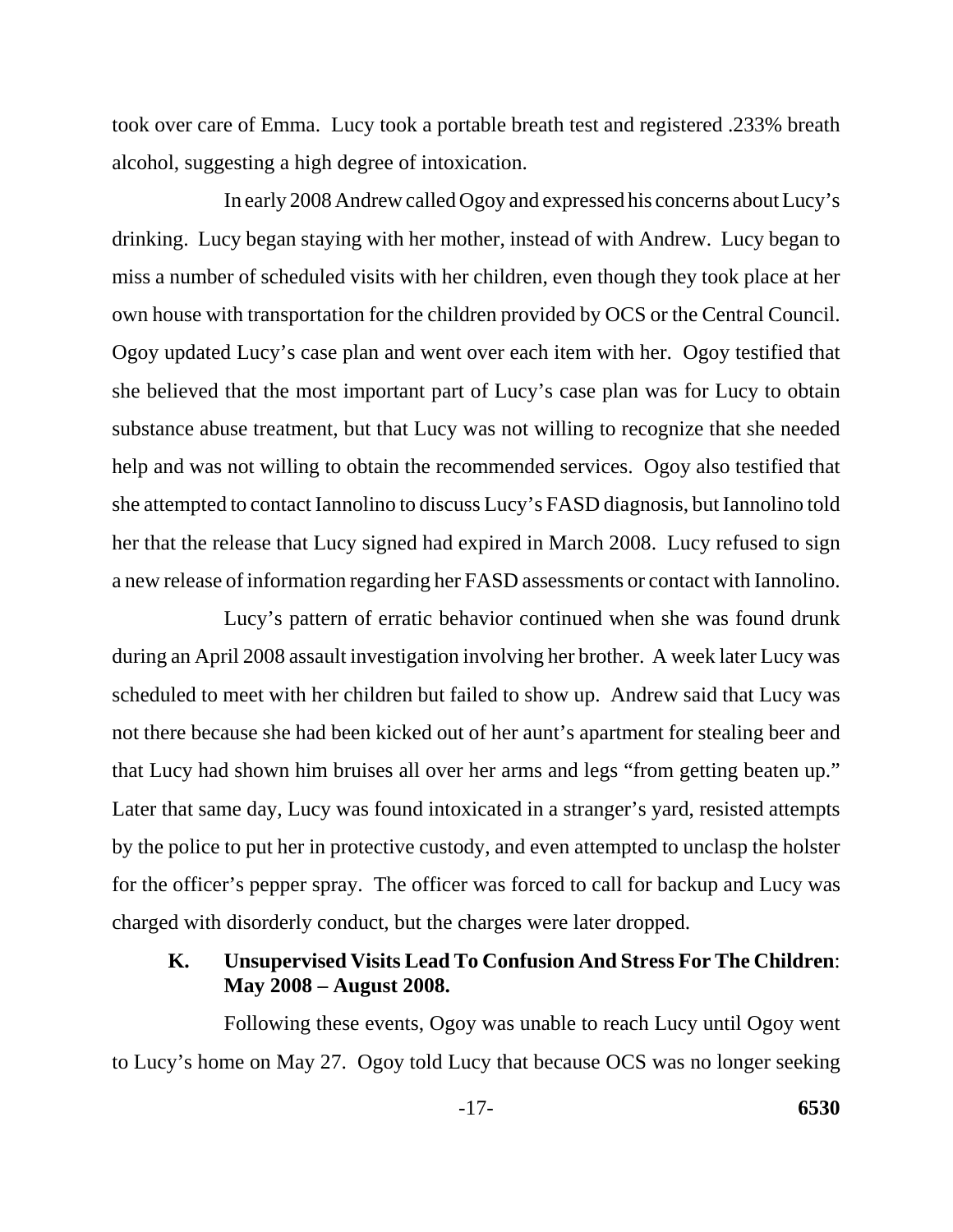reunification with Rick, the case plan was being formally changed to adoption. At the case review the next day, the foster mother described that Jack was masturbating until his penis bled. The team also decided to continue allowing Lucy to have unsupervised visits with the children in her home.

Despite being apprised of the situation with Jack and the fact that his counselor was working with him on it, Lucy and Andrew called the police to their residence during a later visit to report Jack's behavior. Jack's later counseling sessions revealed that the police arriving to talk about his masturbation caused him a great deal of stress. During another visit in June, Lucy and Andrew took a jean jacket that Jack was wearing, cut off the sleeves, and drew a picture of a shark on the back with Lucy, Andrew, Jack, and Carmen's first names with Andrew's surname on it. After the jacket was finished, it was given to Carmen. In his counseling sessions with Kidd, Jack exhibited signs of confusion and stress both because of the use of Andrew's surname and because his jacket was taken and given to Carmen. He was also confused about where his home was and where he belonged. Lucy and Andrew also gave Jack a very short haircut that was uneven and choppy, which also caused him distress. Jack's foster parents reported that Jack was waking in the night screaming and crying and that his bladder and bowel control had regressed such that he was urinating and defecating in his pants.

In June 2008 Carmen was given an FASD evaluation because Lucy admitted to drinking while she was pregnant with Carmen. Andrew, Lucy, Jack, and Emma attended the assessment along with Carmen, and Andrew eventually tried to stop it by being "very loud and aggressive" and claiming that OCS did not have custody of the children. Iannolino asked Andrew to leave, but eventually had to call the police and have Andrew removed.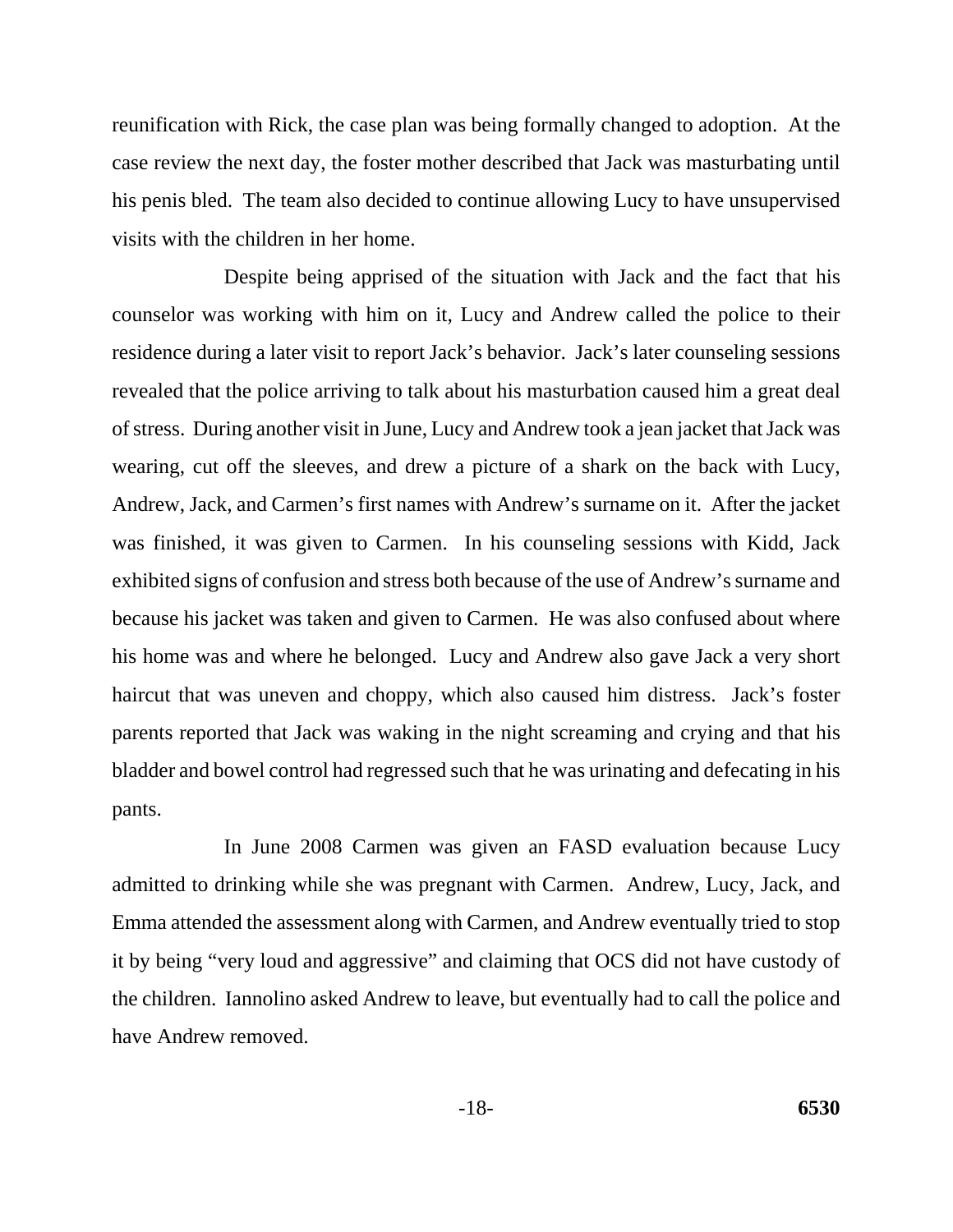Also in June, Lucy enrolled in two classes through the Central Council, Positive Indian Parenting and Financial Literacy. She completed both of these programs in August. Ogoy tried several times to meet with Lucy and Andrew during August 2008, but they were not able to meet. When her attempts to meet with them did not work, Ogoy wrote them a letter, which she hand delivered, and included an updated case plan and a list of service providers. The case plan required that Lucy get current substance abuse and mental health assessments.

#### **L. Lucy And Andrew Miss Visits And Foster Parents Wish To Adopt: Fall 2008.**

Lucy and Andrew were married in September 2008. Shortly thereafter, Andrew's mother died, so Lucy and Andrew could not visit with the children for a week. More cancellations followed, for a total of five missed visits in September and two missed visits in early October. Because of the sporadic visits in September and October, the children's disappointment when visits were canceled, and concerns expressed by Jack's counselor, visitation was reduced to one time per week supervised by OCS. Because of the number of times that Lucy and Andrew were unavailable on the day of a visit, OCS worked out an arrangement where the children would not be picked up until Lucy and Andrew had arrived at OCS.

Jack and Carmen have been in their current foster home since December 2006. The foster mother has worked as a therapist and has extra skills and training to assist with Jack's learning disabilities. At the time of trial, both children were receiving services for their special learning and developmental needs. The foster parents wish to adopt both children, and the children seem bonded to the entire foster family. The foster parents have also expressed willingness to allow the children to continue relationships with their biological parents and their half-sister, Emma, as well as be involved in tribal cultural activities.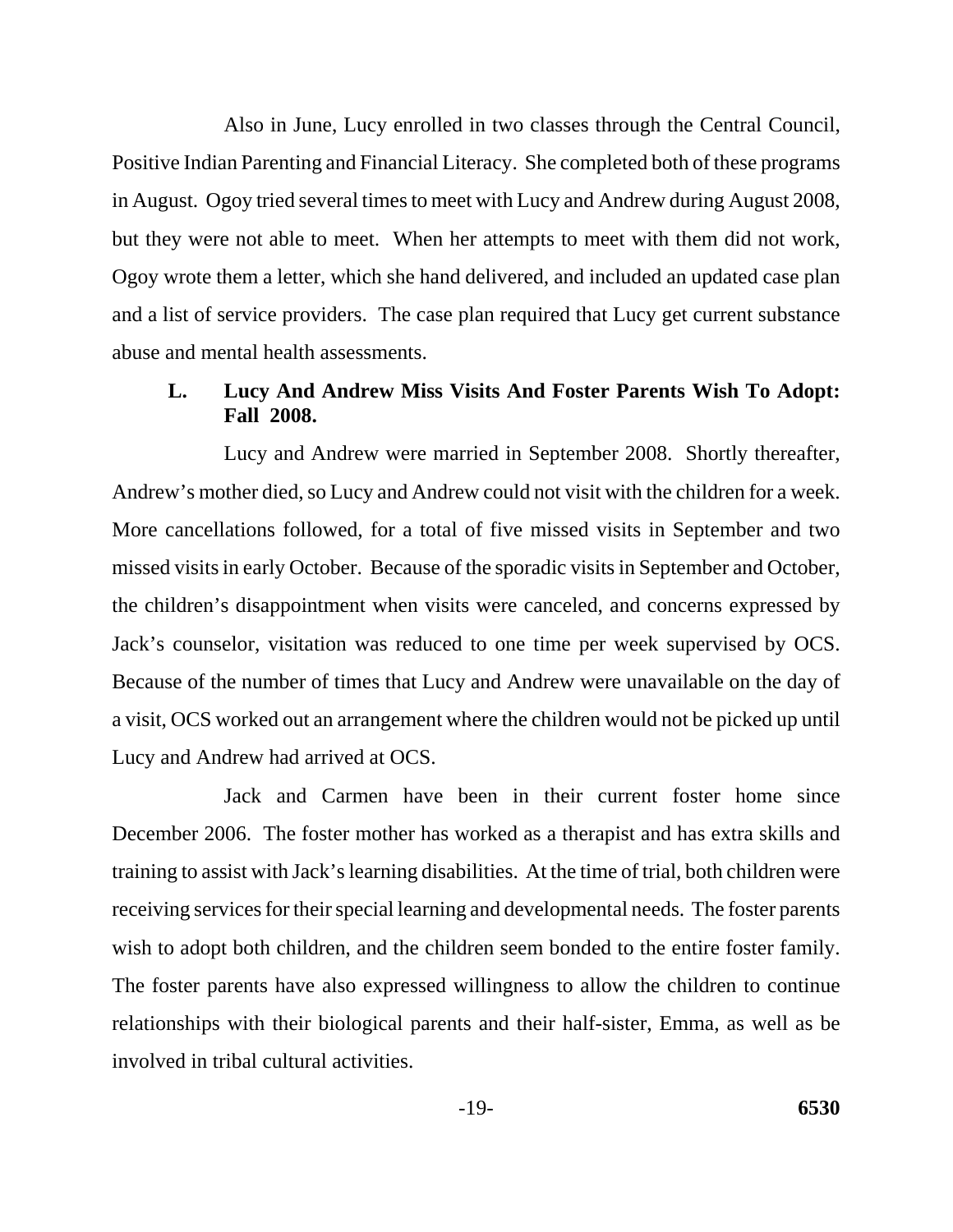### **M. Lucy's Parental Rights Are Terminated By The Trial Court: August 2009.**

OCS filed a Petition for Termination of Parental Rights on July 11, 2008. The trial on the termination petition was held in December 2008 and January 2009. The trial court ruled that "the state has met its heavy burden of proof with respect to justification for termination of the mother's parental rights." The court found that there was clear and convincing evidence that Jack and Carmen were and continue to be children in need of aid under: AS 47.10.011(8), because "conduct by the parents [has] resulted in mental injury to the children and at least one of the parents have engaged in a pattern of behavior, including exposure to significant domestic violence, that has caused serious mental injury to the children and continued exposure would expose the children to substantial risk of serious mental injury"; AS 47.10.011(9), because "conduct by the parents subjected the children to neglect"; AS 47.10.011(10), because "the parent's ability to parent has been substantially impaired by the habitual use of intoxicants and the children were and are at substantial risk of harm should such behavior continue"; and AS 47.10.011(11), because "mother has a mental disorder, static encephalopathy, which is of a nature and duration that places her children at substantial risk of serious physical harm or mental injury." The court also found that "[i]ncredible and active efforts were made by both the state and the tribe over the four years OCS had custody of these children to reunify the children with their mother." Because the court found that the state had not presented sufficient evidence that ICWA standards had been met with respect to Rick, the court did not rule that the termination of parental rights was in the children's best interests and denied the petition without prejudice. At the end of July 2009, after five months of working on a reunification plan, Rick consented to the adoption of Jack and Carmen by their foster family. The trial court explained in its August 2009 termination order "[b]ecause there is no longer any impediment to a best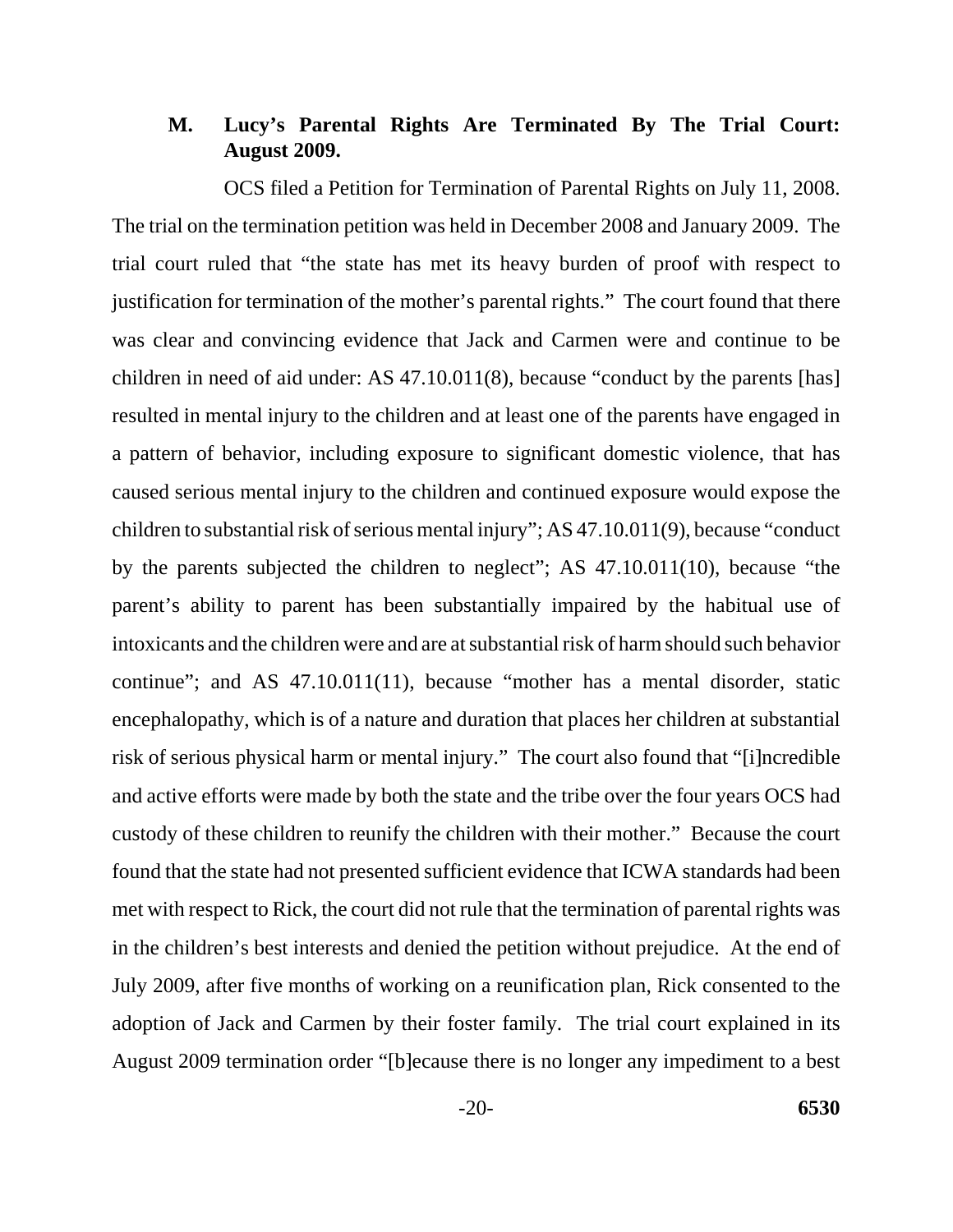interests finding" and because the children were thriving in their foster home, "it is in the children's best interests that [Lucy's] parental rights be terminated."

Lucy does not challenge the finding that the children have been subjected to conduct in the past that led to their designation as children in need of aid. She instead appeals the trial court's findings that she has not remedied the conduct that placed the children at substantial risk of harm under AS 47.10.011, that there was clear and convincing evidence that OCS had provided active efforts toward reunification under ICWA,**<sup>4</sup>** that there was evidence showing beyond a reasonable doubt that returning the children to Lucy would cause them serious emotional or physical harm, and that it was in the best interests of the children for Lucy's parental rights to be terminated.

#### **III. STANDARD OF REVIEW**

Before terminating parental rights under ICWA and the Child in Need of Aid (CINA) statutes and rules, a trial court must find by clear and convincing evidence that "the child has been subjected to conduct or conditions described in AS 47.10.011";**<sup>5</sup>** that the parent "has not remedied the conduct or conditions in the home that place the child at substantial risk of harm" or that the parent "has failed, within a reasonable time, to remedy the conduct or conditions in the home that place the child at substantial risk of physical or mental injury";<sup>6</sup> and in the case of an Indian child, that "active efforts have been made to provide remedial services and rehabilitative programs designed to prevent

**<sup>4</sup>**25 U.S.C. § 1912(d) (2006).

**5** AS 47.10.088(a)(1); CINA Rule 18(c)(1)(A). Lucy does not appeal this finding.

**6** AS 47.10.088(a)(2); CINA Rule  $18(c)(1)(A)(i)$ .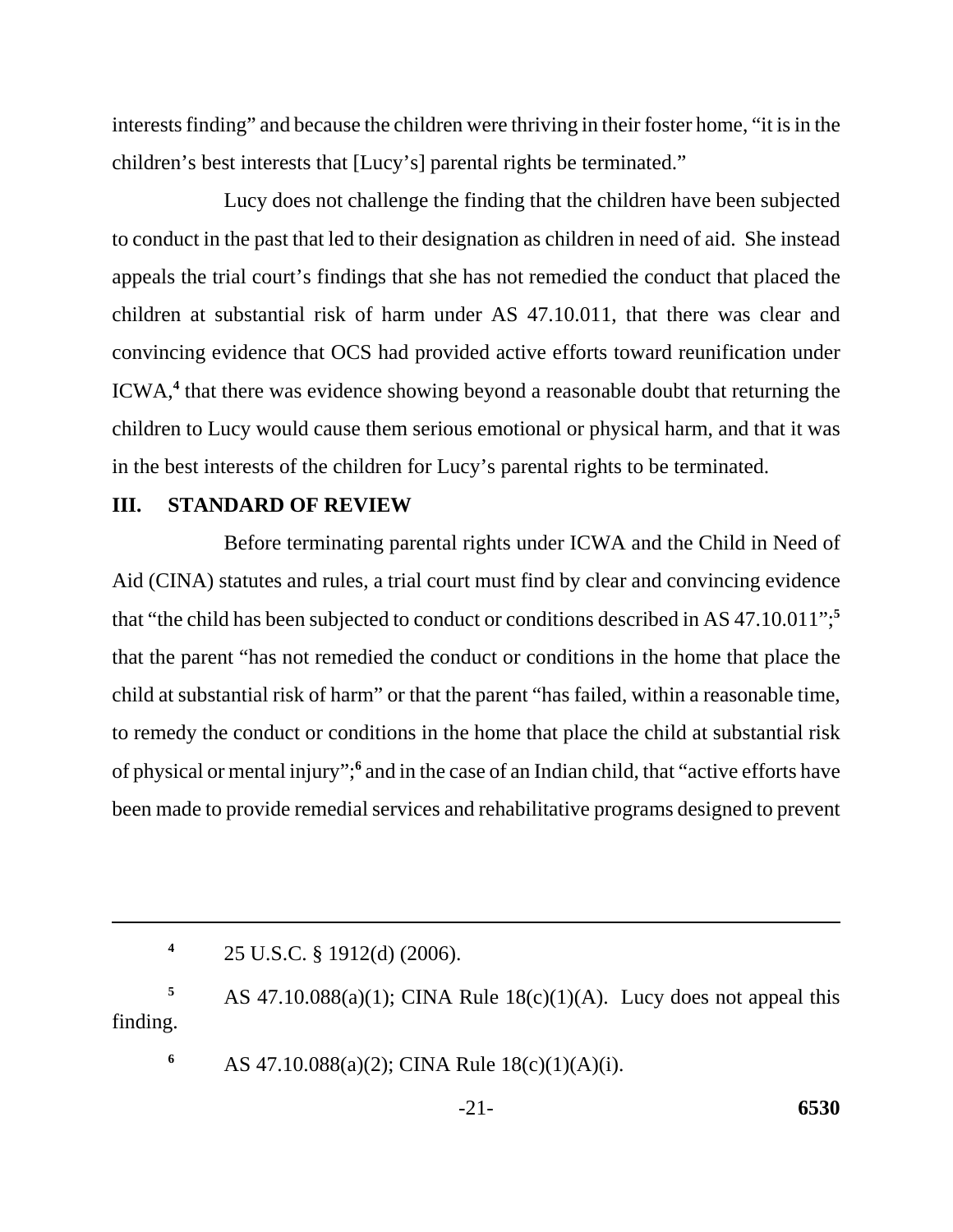the breakup of the Indian family and that these efforts have proved unsuccessful."**<sup>7</sup>** ICWA also requires that the court find "by evidence beyond a reasonable doubt, including testimony of qualified expert witnesses, that the continued custody of the child by the parent . . . is likely to result in serious emotional or physical damage to the child."**<sup>8</sup>** Finally, it must be determined by a preponderance of the evidence that "termination of parental rights is in the best interests of the child."**<sup>9</sup>**

In a CINA case, we review a superior court's findings of fact for clear error.<sup>10</sup> The trial court's finding that a parent has failed to remedy the conduct that placed the child at substantial risk is generally a finding of fact that is reviewed only for clear error.**<sup>11</sup>** Findings of fact are clearly erroneous if we are left "with a definite and firm conviction that a mistake has been made" after a review of the entire record in the light most favorable to the party prevailing below.**<sup>12</sup>** We review whether a trial court's findings satisfy the statutory requirements of the CINA and ICWA statutes de novo.**<sup>13</sup>**

**<sup>7</sup>**25 U.S.C. § 1912(d); CINA Rule 18(c)(2)(B).

**<sup>8</sup>**25 U.S.C. § 1912(f) (2006); CINA Rule 18(c)(4).

**<sup>9</sup>**CINA Rule 18(c)(3); *see also* AS 47.10.088(c).

**<sup>10</sup>***Marcia V. v. State, Office of Children's Servs.*, 201 P.3d 496, 502 (Alaska 2009) (citing *Brynna B. v. State, Dep't of Health & Soc. Servs.*, 88 P.3d 527, 529 (Alaska 2004)).

**<sup>11</sup>***Barbara P. v. State, Dep't of Health & Soc. Servs., Office of Children's Servs.*, 234 P.3d 1245, 1253 (Alaska 2010).

**<sup>12</sup>***Brynna B.*, 88 P.3d at 529 (quoting *A.B. v. State, Dep't of Health & Soc. Servs.*, 7 P.3d 946, 950 (Alaska 2000)).

**<sup>13</sup>***Carl N. v. State, Dep't of Health & Soc. Servs., Div. of Family & Youth Servs.*, 102 P.3d 932, 935 (Alaska 2004).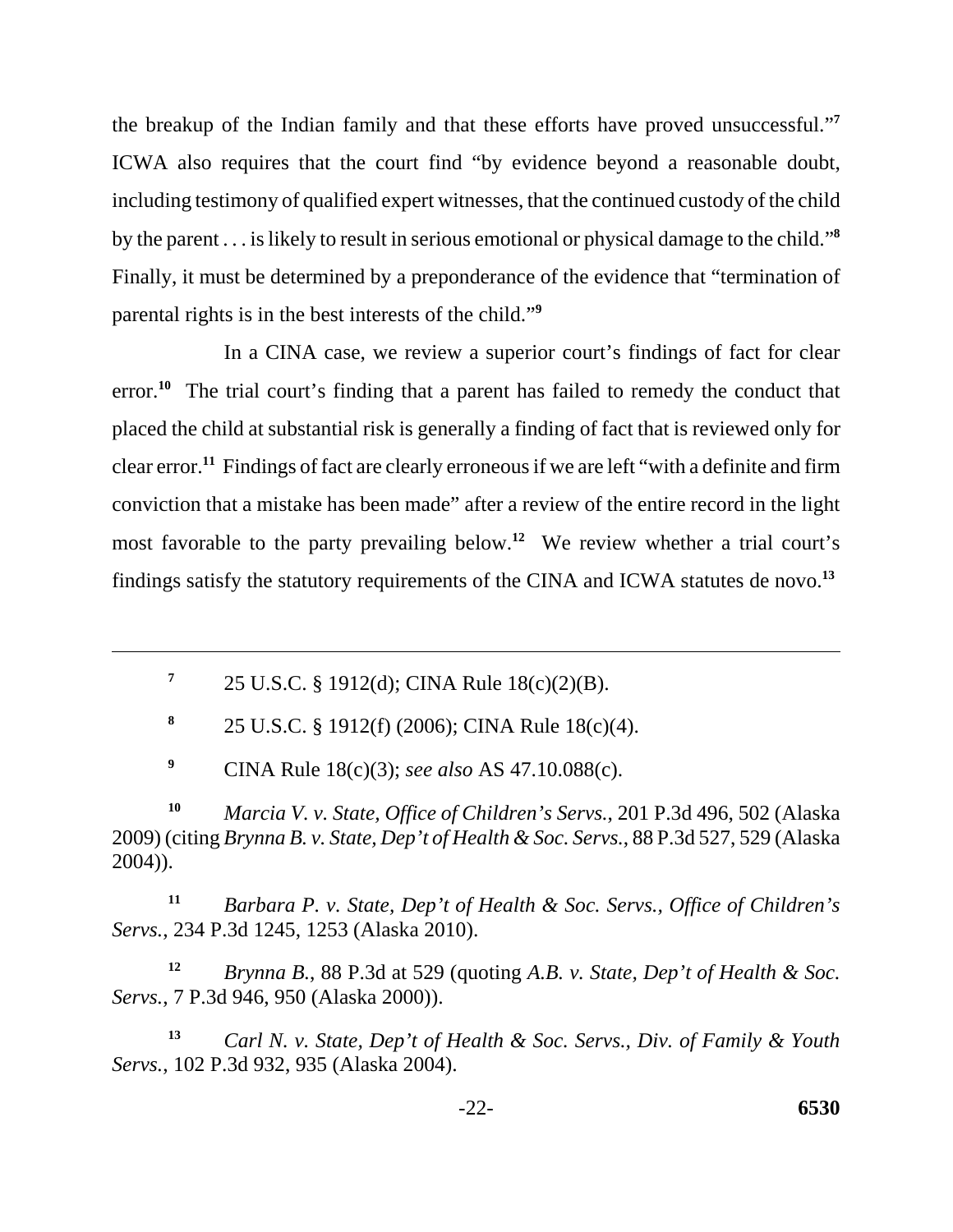Whether OCS made active efforts as required by ICWA is a mixed question of law and fact.**<sup>14</sup>** We review de novo whether the trial court's finding that active efforts were made failed to comport with ICWA requirements.<sup>15</sup> Similarly, "[w]hether substantial evidence supports the trial court's conclusion that a child is likely to be seriously harmed if returned to her parent is a mixed question of fact and law, while whether the expert testimony requirement of [ICWA] is satisfied is a pure question of law" that we review de novo.<sup>16</sup> We review issues that were not raised at trial only for plain error on appeal.**<sup>17</sup>**

#### **IV. DISCUSSION**

# **A. The Trial Court Did Not Err In Finding That Lucy Did Not Remedy The Drug And Alcohol Abuse And Neglect That Placed The Children At Substantial Risk Of Harm.**

The trial court found that "there is clear and convincing evidence that [Lucy] has not remedied the conduct that placed the children at substantial risk of harm." Alaska Statute 47.10.088(a) provides that in order to terminate parental rights, a court must find that the parent has "not remedied the conduct or conditions in the home that place the child at substantial risk of harm." Alaska Statute 47.10.088(b) directs courts to consider any fact relating to the best interests of the child in making this determination, including:

**<sup>14</sup>***Sandy B. v. State, Dep't of Health & Soc. Servs.*, 216 P.3d 1180, 1186 (Alaska 2009).

 $15$  *Id.* 

**16** *Ben M. v. State, Dep't of Health & Soc. Servs., Office of Children's Servs.*, 204 P.3d 1013, 1018 (Alaska 2009).

**<sup>17</sup>***In re Adoption of L.E.K.M.*, 70 P.3d 1097, 1100 (Alaska 2003).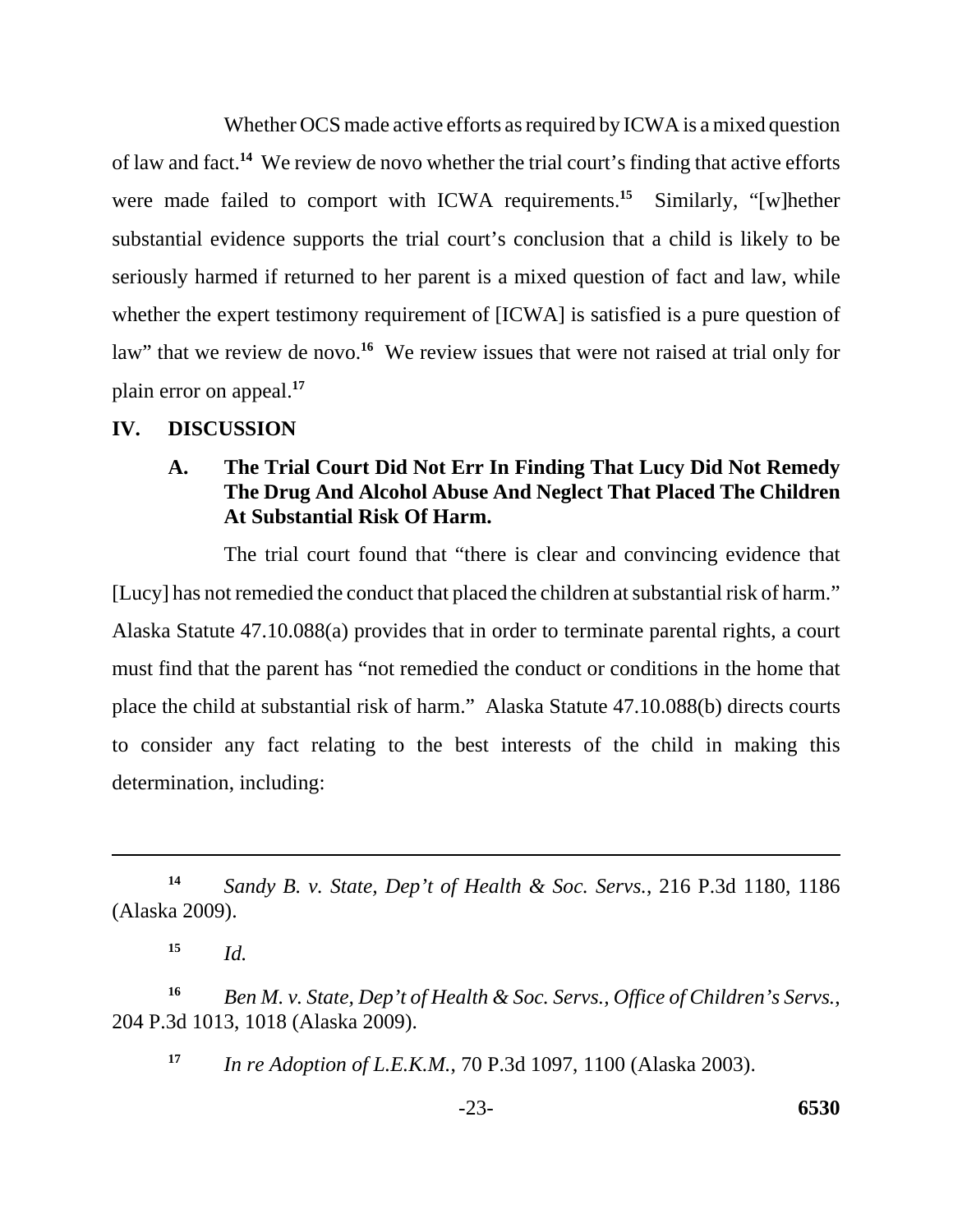(1) the likelihood of returning the child to the parent within a reasonable time based on the child's age or needs; (2) the amount of effort by the parent to remedy the conduct or the conditions in the home; (3) the harm caused to the child; (4) the likelihood that the harmful conduct will continue;

and (5) the history of conduct by or conditions created by the parent.

The trial court discussed each of the factors that led it to determine that Jack and Carmen were children in need of aid: Lucy's drug and alcohol abuse, her static encephalophathy, her neglect of the children, and her history of involvement with domestic violence. Because we affirm the trial court's findings with respect to Lucy's drug and alcohol abuse and neglect of the children, we do not reach whether Lucy failed to remedy the other two grounds for finding that Jack and Carmen were in need of aid.

The trial court ruled in relevant part that Jack and Carmen were children in need of aid because Lucy's "addiction to alcohol and marijuana has resulted in a substantial risk of serious mental and physical harm to her children." The court pointed to several specific events, including Lucy's drinking while pregnant with Carmen and taking Emma to a bar while intoxicated, to demonstrate the type of harm that could result from Lucy's substance abuse problem. The court explained its conclusion that Lucy had failed to remedy this issue:

> Despite multiple treatment programs, [Lucy] has not maintained long-term sobriety and has hidden her continued drinking. While it appears that she has maintained sobriety for at least the last few months, she appears to lack the capacity for long-lasting change. While [Andrew], to his credit, appears to have been instrumental in maintaining and encouraging [Lucy's] sobriety, [Lucy's] inability or unwillingness to take any responsibility for the harm caused to her children by her history of alcohol and drug use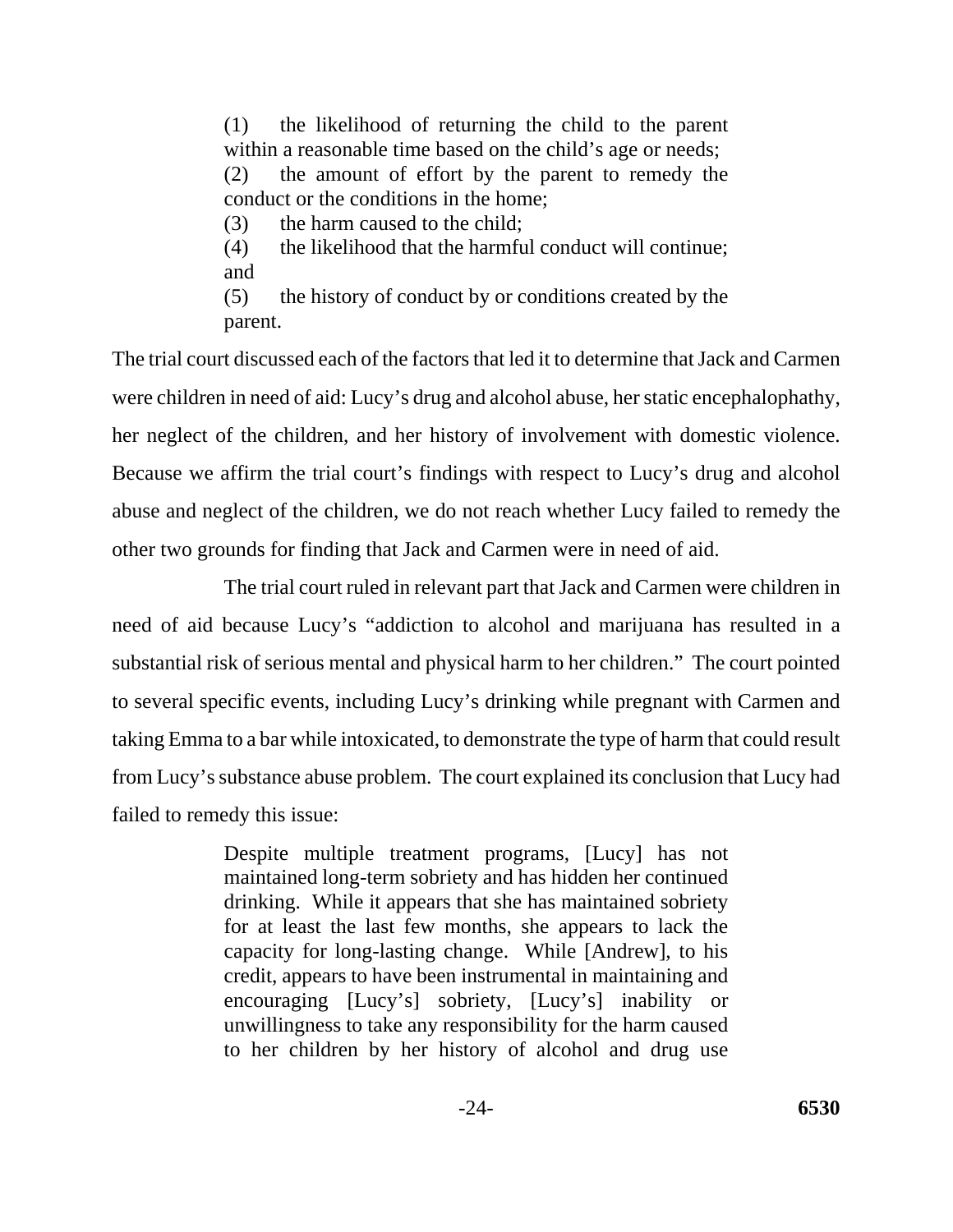indicates an inability/unwillingness to embrace long-term change. [Lucy's] refusal to enter appropriate long-term treatment similarly reflects a lack of commitment to change.

Lucy argues that the trial court erred in finding a failure to remedy the conduct that led to Jack and Carmen being found children in need of aid under AS 47.10.011(10).**<sup>18</sup>** Lucy seems to admit to alcohol use in April 2008, during the incident when she was found drunk during an assault investigation of her brother and when she was arrested for disorderly conduct after being intoxicated in a stranger's yard on April 21. She argues, however, that there were no children around during these binges and that her alcohol use occurred outside of the home. Lucy argues that she had demonstrated nine months of sobriety at the time of trial and that there was no evidence to support a finding that her use of alcohol had impaired her parenting.

A review of the record shows that Lucy has struggled for years with alcohol abuse and dependency and has failed to undergo recommended assessments and fully engage in treatment programs provided to her. Lucy admitted to drinking while she was pregnant with Carmen and tested positive for marijuana use following Carmen's birth,

**<sup>18</sup>**AS 47.10.011(10) states that a court may find a child to be in need of aid

if:

the parent, guardian, or custodian's ability to parent has been substantially impaired by the addictive or habitual use of an intoxicant, and the addictive or habitual use of the intoxicant has resulted in a substantial risk of harm to the child; if a court has previously found that a child is a child in need of aid under this paragraph, the resumption of use of an intoxicant by a parent, guardian, or custodian within one year after rehabilitation is prima facie evidence that the ability to parent is substantially impaired and the addictive or habitual use of the intoxicant has resulted in a substantial risk of harm to the child as described in this paragraph.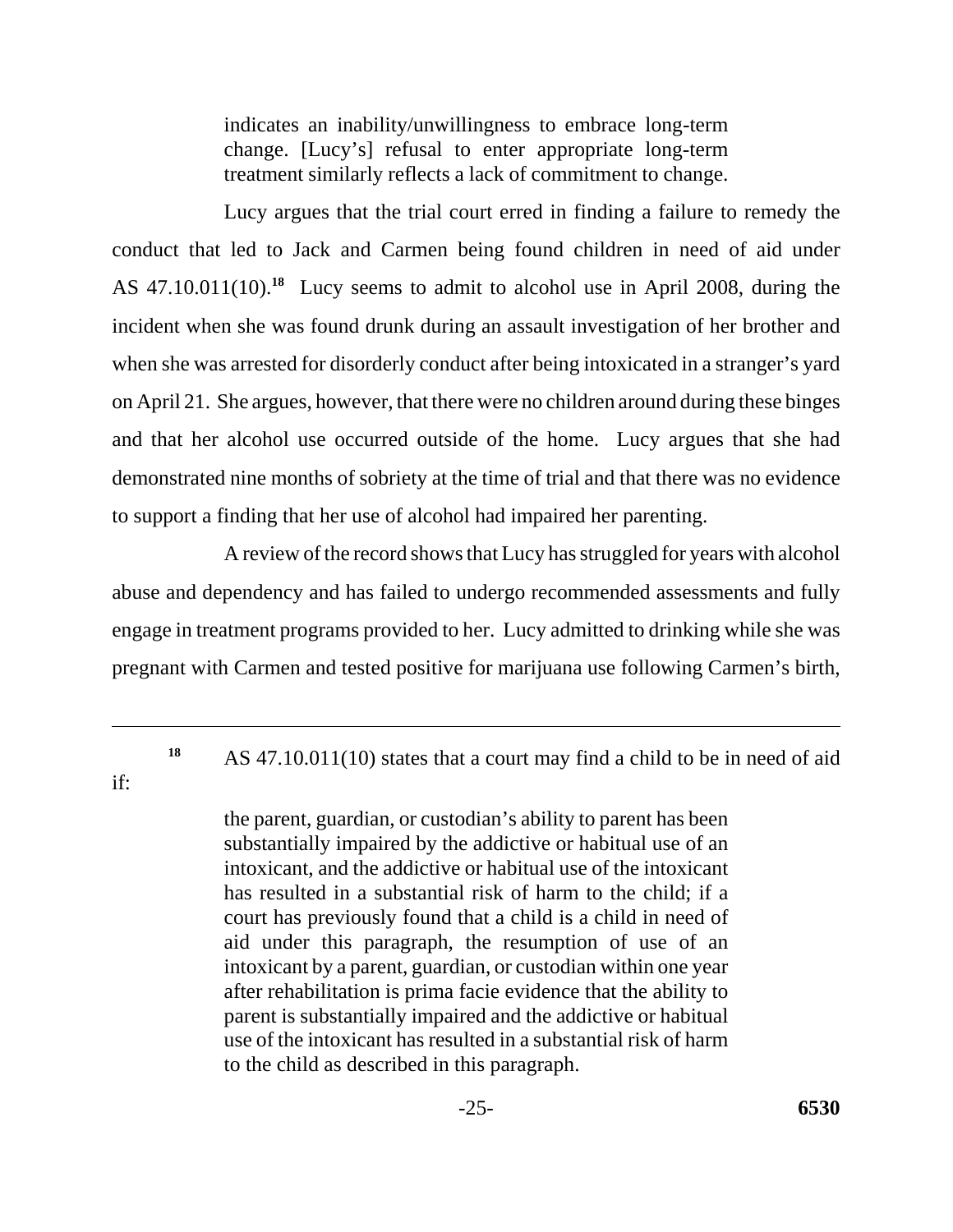after leaving her treatment program at Rainforest Recovery early. She also tested positive for marijuana use in May 2006 at the Stepping Stones residential care facility — another program she did not complete. Her February 2007 assessment indicated that Lucy was significantly understating her chemical usage, rather than admitting that she had a problem. Lucy only attended three sessions recommended as part of her outpatient services, and she was described as being "marginally engaged" and refused to meet for individual sessions without Andrew's presence. Only six weeks after Emma was born, Lucy was found intoxicated with the baby outside of a bar in the cold. A few months later, Lucy had the two alcohol-related encounters with law enforcement. Although her children were not present at these incidents, one of them occurred on the same day that she missed a scheduled visitation with Jack and Carmen. Despite the requirements of her case plan, Lucy never underwent another substance abuse assessment following the April 2008 incidents and did not complete the treatment programs recommended by her earlier assessment.

Lucy testified at trial in January 2009 that she was no longer using alcohol and that just a few days earlier, she had enrolled in a Wellbriety class similar to the one she had completed in September 2007 before her relapse. Lucy repeatedly denied that she had an alcohol problem and denied that she ever smoked marijuana. She also testified at trial that she "had taken AA meetings" recently, but provided no further information about her participation. Lucy did not prove her sobriety prior to trial by submitting to random urinalysis testing.

Lucy's argument that the children were not present during her alcohol use has limited relevance. We have clearly stated that the CINA "statute does not require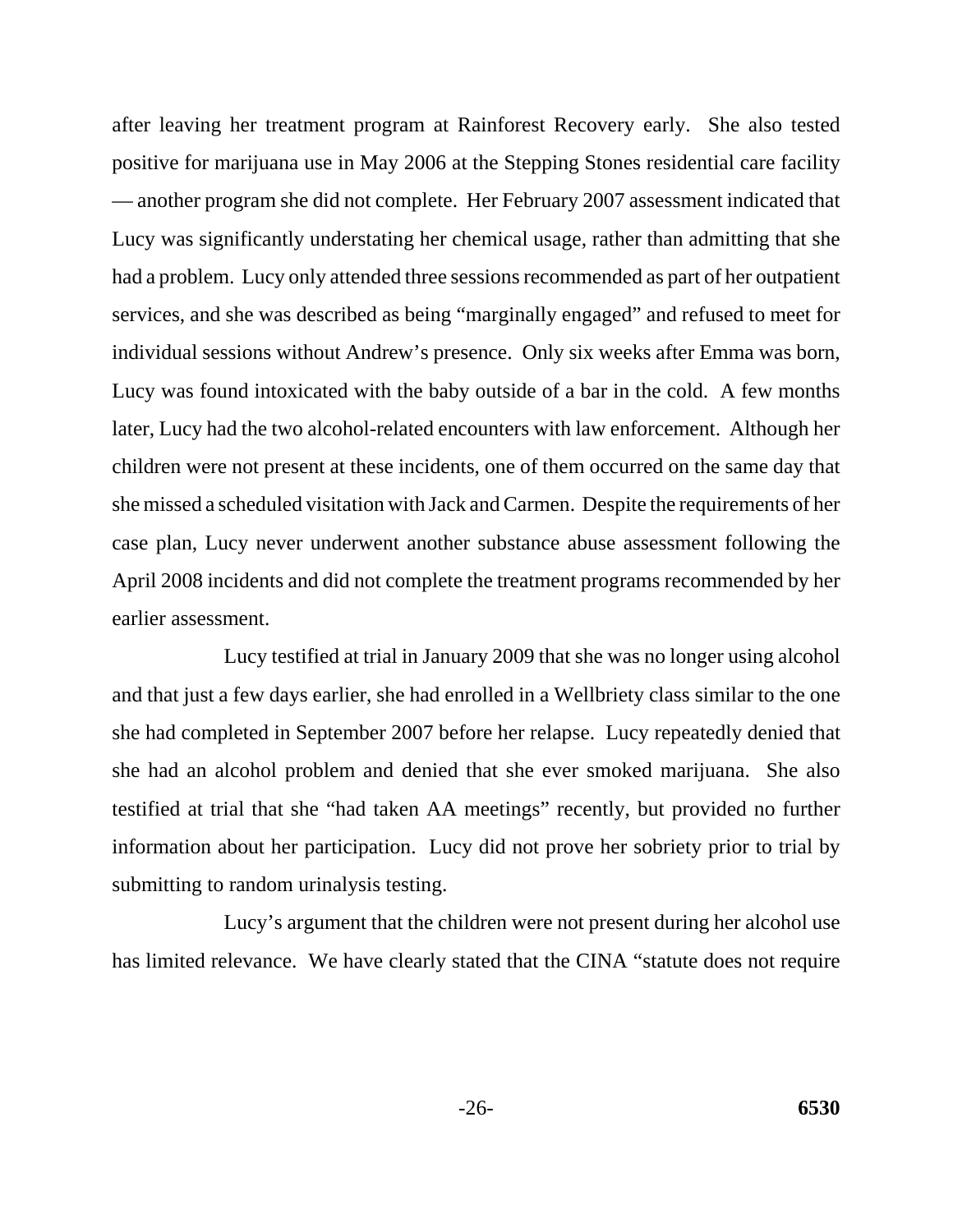that a child be present" when the substance use occurred.**<sup>19</sup>** Lucy's behavior clearly had a negative impact on the children — she missed a visit with Jack and Carmen on the same day that she was arrested for being intoxicated.

Because the trial court is instructed by AS 47.10.088(b)(5) to consider the history of the parent's conduct and by AS 47.10.088(b)(4) to consider the likelihood the conduct will continue, the trial court's view that Lucy's history of treatment (and her lack of commitment to it) indicates that she has not embraced long-term change is not clearly erroneous. Lucy does not dispute that her past substance use has placed her children at substantial risk of harm, and it is therefore likely that continued substance use would continue to place the children at risk. We conclude that the trial court's finding that Lucy failed to remedy her substance abuse is amply supported by the record and did not amount to clear error.

There is also ample evidence to support the trial court's finding that Lucy failed to remedy her neglect of the children. Lucy's history of neglecting Jack and Carmen is well-documented by the record. As the trial court found, Lucy "has been repeatedly reported for failing to properly feed, dress, clean, and supervise the children," and has repeatedly left the children with inappropriate caregivers. These incidents include leaving Jack in the care of intoxicated individuals whose own children were in OCS custody, drinking alcohol while pregnant with Carmen, leaving Jack with a caretaker who was on probation for rape, and failing to properly supervise and care for both children while living at the AWARE shelter and the Stepping Stones treatment center. The trial court correctly considered this history of Lucy's conduct under AS 47.10.088(b)(5).

*Barbara P. v. State, Dep't of Health & Soc. Servs., Office of Children's Servs.*, 234 P.3d 1245, 1259 (Alaska 2010). **19**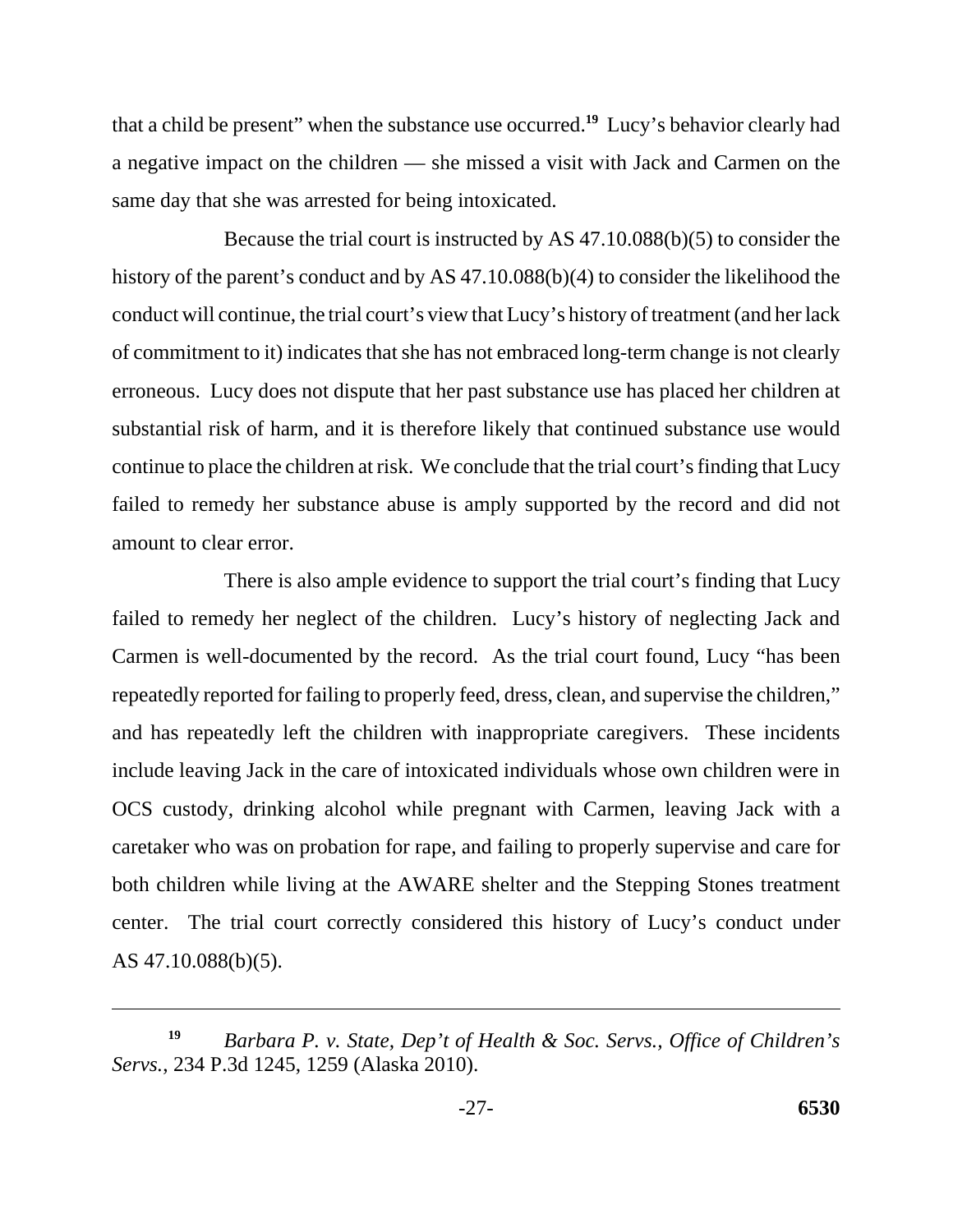Lucy argues that there have been no allegations of neglect since she left the AWARE shelter in summer 2006, that she and Andrew are parenting Emma successfully, and that she has completed a parenting class through the Central Council. Lucy did complete a Positive Indian Parenting class in August 2008. But Jack and Carmen were placed in foster care in the summer of 2006, so the absence of neglect allegations after summer 2006 has little relevance. Furthermore, the incident where Lucy was found intoxicated with Emma outside a bar in the cold occurred in December 2007, well after the complaints from the AWARE shelter. OCS allowed Emma to remain in Lucy and Andrew's custody after that incident only after it created a safety plan requiring Andrew (as opposed to Lucy) to maintain constant supervision of Emma and to be Emma's primary caregiver. Although there is some evidence that Lucy's parenting skills have improved since Emma's birth, Lucy's extensive history of neglecting Jack and Carmen and recent conduct with Emma demonstrates that she has not remedied the neglect that placed Jack and Carmen at substantial risk of harm. The trial court's finding was not clearly erroneous. Because a failure to remedy any of the conduct or conditions that led to a CINA finding is sufficient to support a termination order,**<sup>20</sup>** we do not need to decide whether Lucy failed to remedy the conduct giving rise to the other CINA findings.

# **B. The Trial Court Did Not Err In Finding That Active Efforts Had Been Made To Prevent The Breakup Of The Family.**

Before parental rights can be terminated, ICWA requires that a court find by clear and convincing evidence that "active efforts have been made to provide remedial services and rehabilitative programs designed to prevent the breakup of the Indian family

*See Alyssa B. v. State, Div. of Family & Youth Servs.*, 165 P.3d 605, 618 (Alaska 2007) (holding that one CINA finding alone would support a termination order). **20**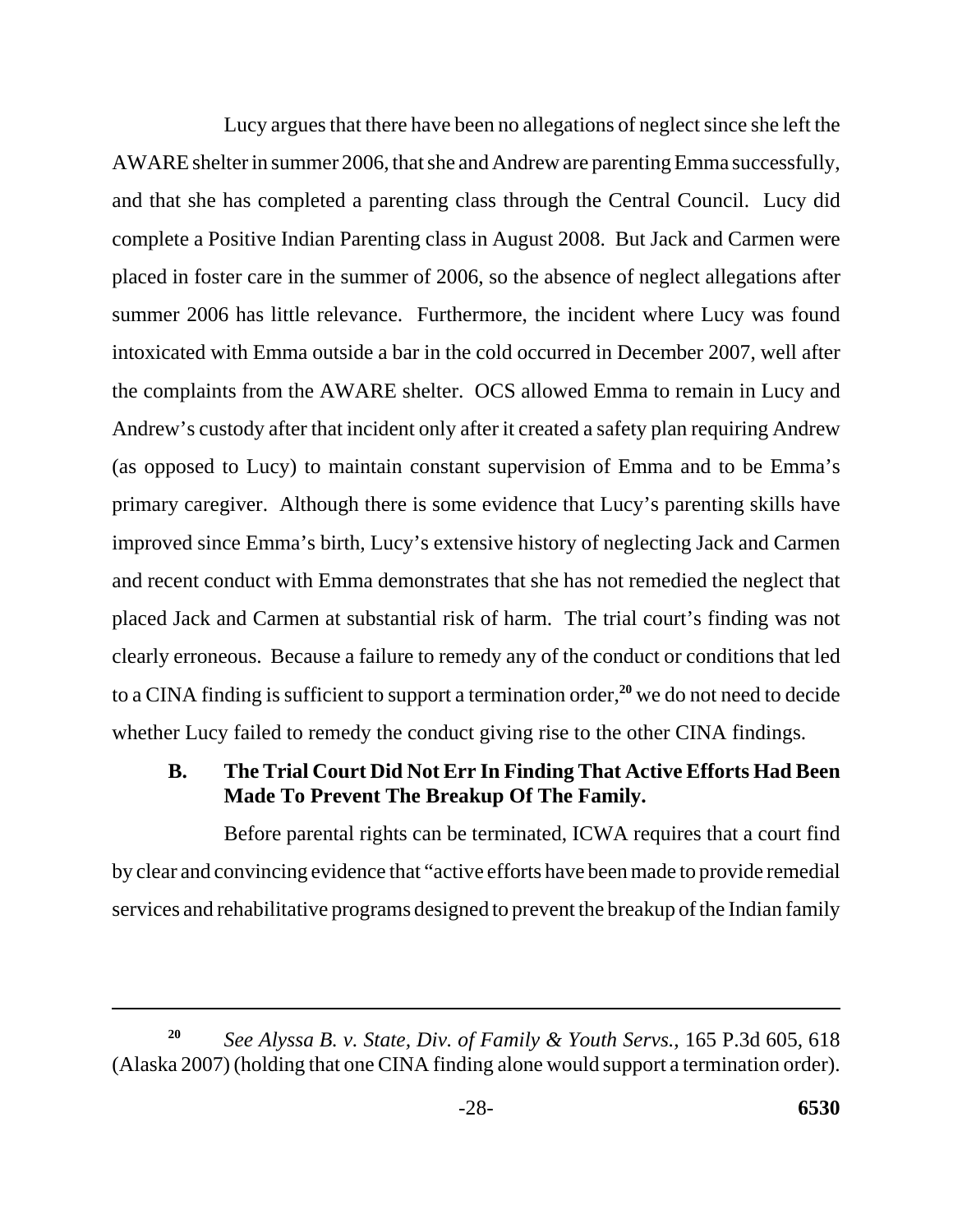and that these efforts have proved unsuccessful."**<sup>21</sup>** Whether OCS made active efforts is determined on a case-by-case basis.**<sup>22</sup>** Generally, we will find that active efforts have been made where OCS "takes the client through the steps of the plan for reunification of the family"**<sup>23</sup>** but decline to find active efforts where "OCS develops [a] case plan, but the client must develop his or her own resources towards bringing it to fruition."**<sup>24</sup>** In evaluating whether OCS met its active efforts burden, a court may consider "a parent's demonstrated lack of willingness to participate in treatment"**<sup>25</sup>** and look "to the state's involvement in its entirety."**<sup>26</sup>**

The trial court held that "[i]ncredible and active efforts were made by both the state and the tribe" toward reunification over the four years that OCS had custody of Jack and Carmen. The court listed examples of some of these efforts: "multiple efforts to help [Lucy] secure safe housing, multiple referrals to alcohol treatment programs, bus passes for visitation, mentoring-style visitation facilitation, psychological examinations for [Lucy] and the children, Head Start, parenting education, tribal counseling in group and individual settings, and counseling for the children." The court strongly disagreed

**<sup>21</sup>**25 U.S.C. § 1912(d) (2006); CINA Rule 18(c)(2)(B).

**<sup>22</sup>***Wilson W. v. State*, 185 P.3d 94, 101 (Alaska 2008).

**<sup>23</sup>***Id.* (quoting *C.J. v. State, Dep't of Health & Soc. Servs.*, 18 P.3d 1214, 1219 (Alaska 2001)).

**<sup>24</sup>***Id.* (quoting *A.A. v. State, Dep't of Family & Youth Servs.*, 982 P.2d 256, 261 (Alaska 1999)) (internal quotation marks omitted).

**<sup>25</sup>***Maisy W. v. State, Dep't of Health & Soc. Servs., Office of Children's Servs.*, 175 P.3d 1263, 1268 (Alaska 2008) (quoting *N.A. v. State, DFYS*, 19 P.3d 597, 603 (Alaska 2001)).

**<sup>26</sup>***Maisy W.*, 175 P.3d at 1268.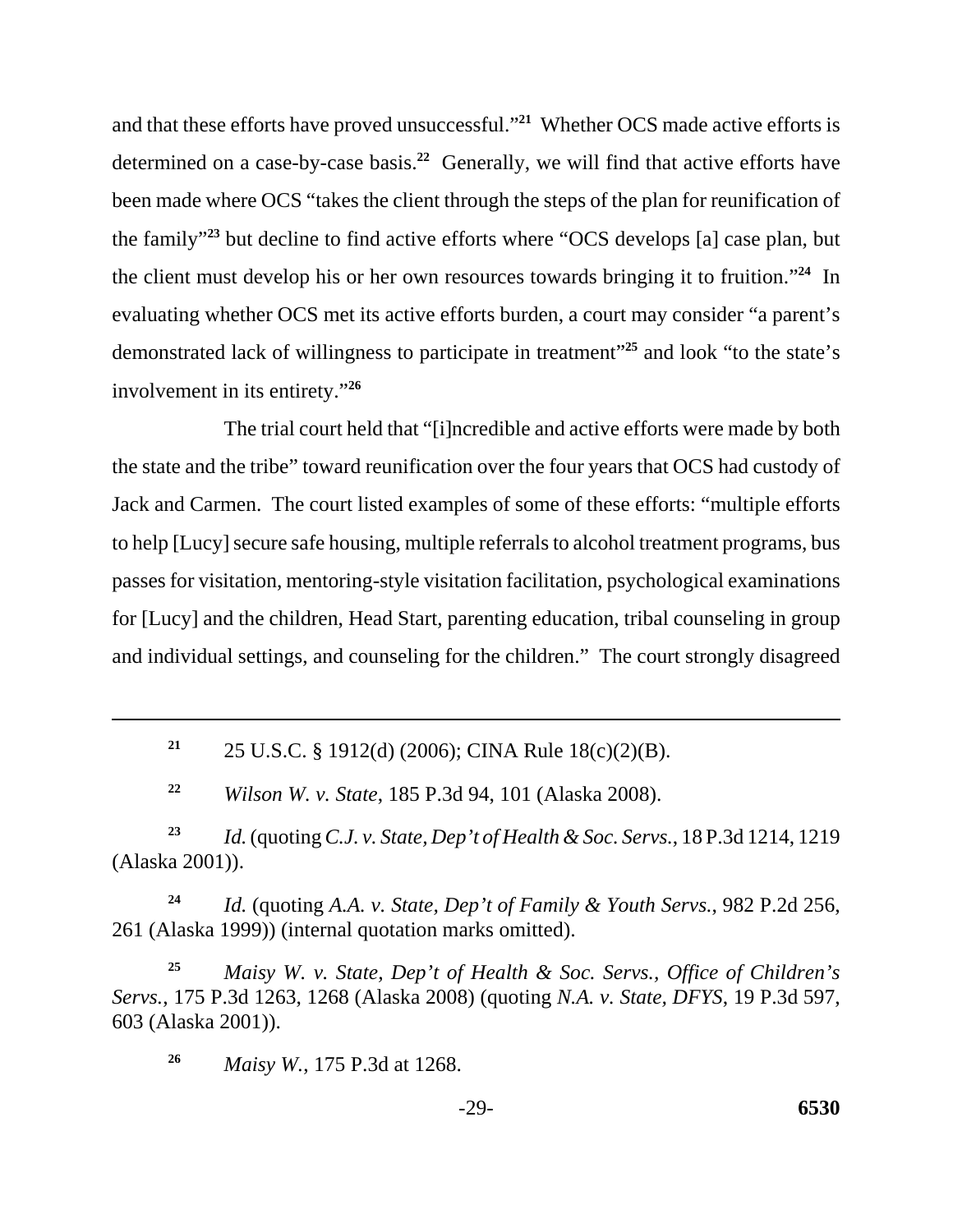with any suggestion that OCS did not do enough to assist Lucy given her mental deficiency. The trial court explained that Lucy's testimony made it clear she understands the consequences of drinking while pregnant or caring for her children and she is capable of initiating programs and accessing services when she wants to.

Lucy argues that because multiple social workers were assigned to her case, active efforts broke down after March 2006. She describes OCS's efforts to provide her with inpatient substance abuse treatment at the Stepping Stones residential center as "a complete failure of active efforts" and claims that it was ill-planned and doomed her to failure. She also argues that OCS failed to incorporate her diagnosis of static encephalopathy into her case plan and provide her with the reasonable accommodations required under the Americans with Disabilities Act (ADA).**<sup>27</sup>**

We have already described many of the efforts made by OCS and the Central Council. From its first involvement in this case in 2004, OCS remained actively engaged in assisting Lucy. OCS developed several case plans; made referrals for services including substance abuse assessments, mental health services, parenting classes and support services, and substance abuse treatment; assisted Lucy in getting a bus pass and secure housing; helped Lucy get a protective order; and provided supervision for visits as well as transportation for the children for both supervised and unsupervised visits. OCS also offered services to Andrew, such as offering to pay for day care for Emma, referring him to Central Council programs for at-risk families, and including him in its case plans. Services were also offered to the children, including getting both Jack and Carmen involved with an infant learning program, providing Jack with extensive dental work, and giving Jack a referral to a mental health clinician (Kidd). OCS began

**<sup>27</sup>**42 U.S.C. §§ 12101–12213.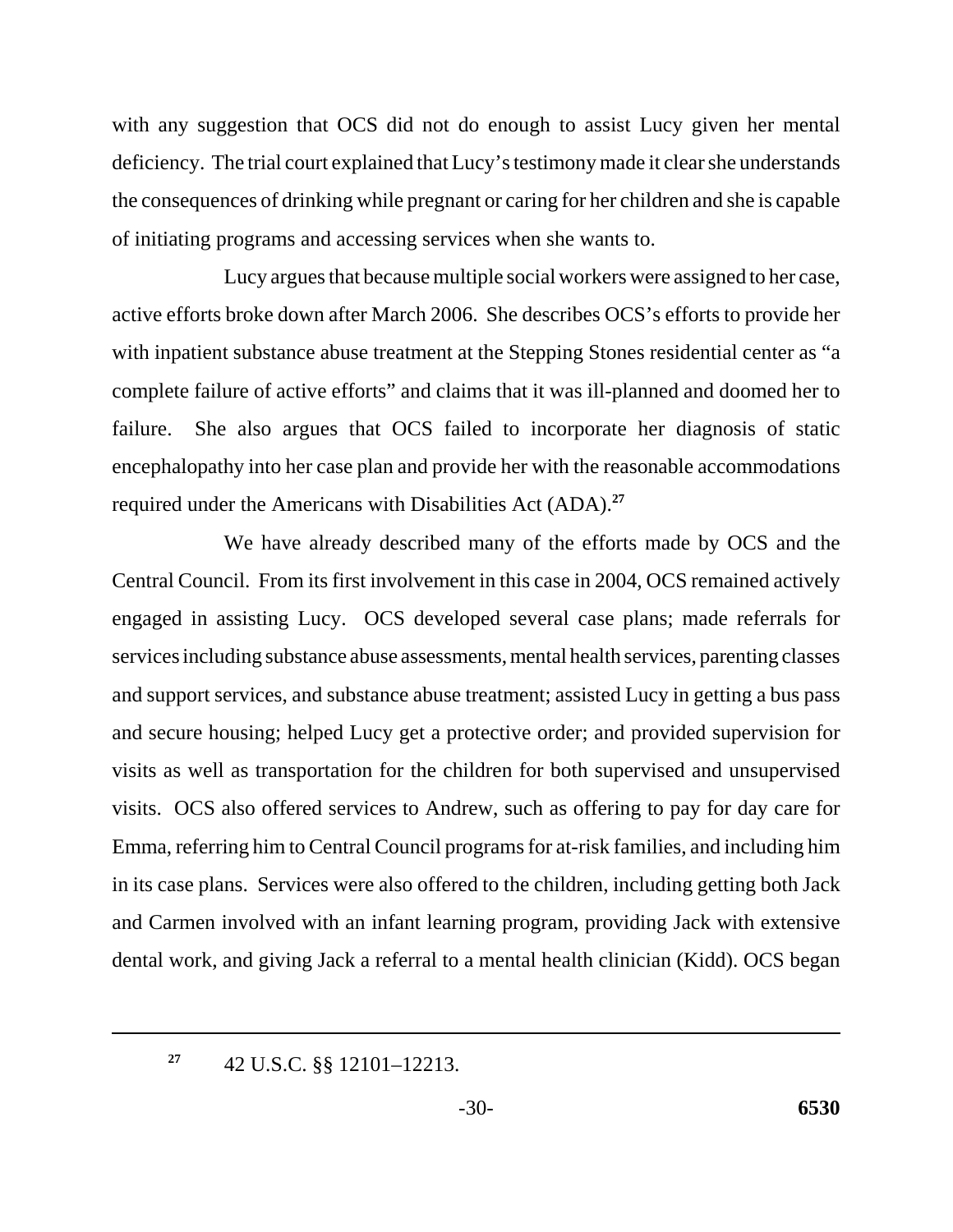providing services to Lucy in 2004 and continued through trial five years later with no significant breaks.

Lucy argues that her static encephalopathy diagnosis should have changed OCS's active efforts. She does not explain what OCS should have done differently, except that "OCS should have referred Lucy to Hope Industries Inc. and to Dena A. Coy for inpatient treatment" and that "with proper supports, explanation, and lead time Lucy would have been better able to process the plan." But she admits that her diagnosis was incorporated into her October 2006 case plan after she signed the appropriate release so that OCS could receive the diagnosis. Further, Rainforest Recovery tried to refer Lucy to a dual-diagnosis inpatient program but noted that she was non-compliant with even her outpatient treatment.**<sup>28</sup>** OCS repeatedly referred her to various substance abuse treatment programs over a period of years. Any argument that OCS failed to refer Lucy to a particular plan or to offer her more explanation or lead time is simply not persuasive.

Lucy's second argument is that OCS failed to reasonably accommodate her disability (static encephalopathy) under the requirements of the Americans with Disabilities Act (ADA).<sup>29</sup> Lucy alleges two specific instances of OCS's failure in this regard: (1) the lack of reference to the static encephalopathy/FASD diagnosis in the May 2007 case plan and (2) the problems with communication between OCS and Iannolino at the FASD clinic. Lucy argues that, in order to fulfill the active efforts

**<sup>28</sup>***See Maisy W.*, 175 P.3d at 1268 (holding that the court can consider a parent's lack of willingness to participate in treatment). Lucy indicated a willingness to participate only in AA meetings or a "Talking Circle" group, but refused to continue outpatient treatment that required UA tests and breathalyzers. The Rainforest Recovery substance abuse counselor also noted that Lucy was minimizing her substance use instead of admitting that she had a problem and seeking recovery.

**<sup>29</sup>**42 U.S.C. §§ 12101–12213.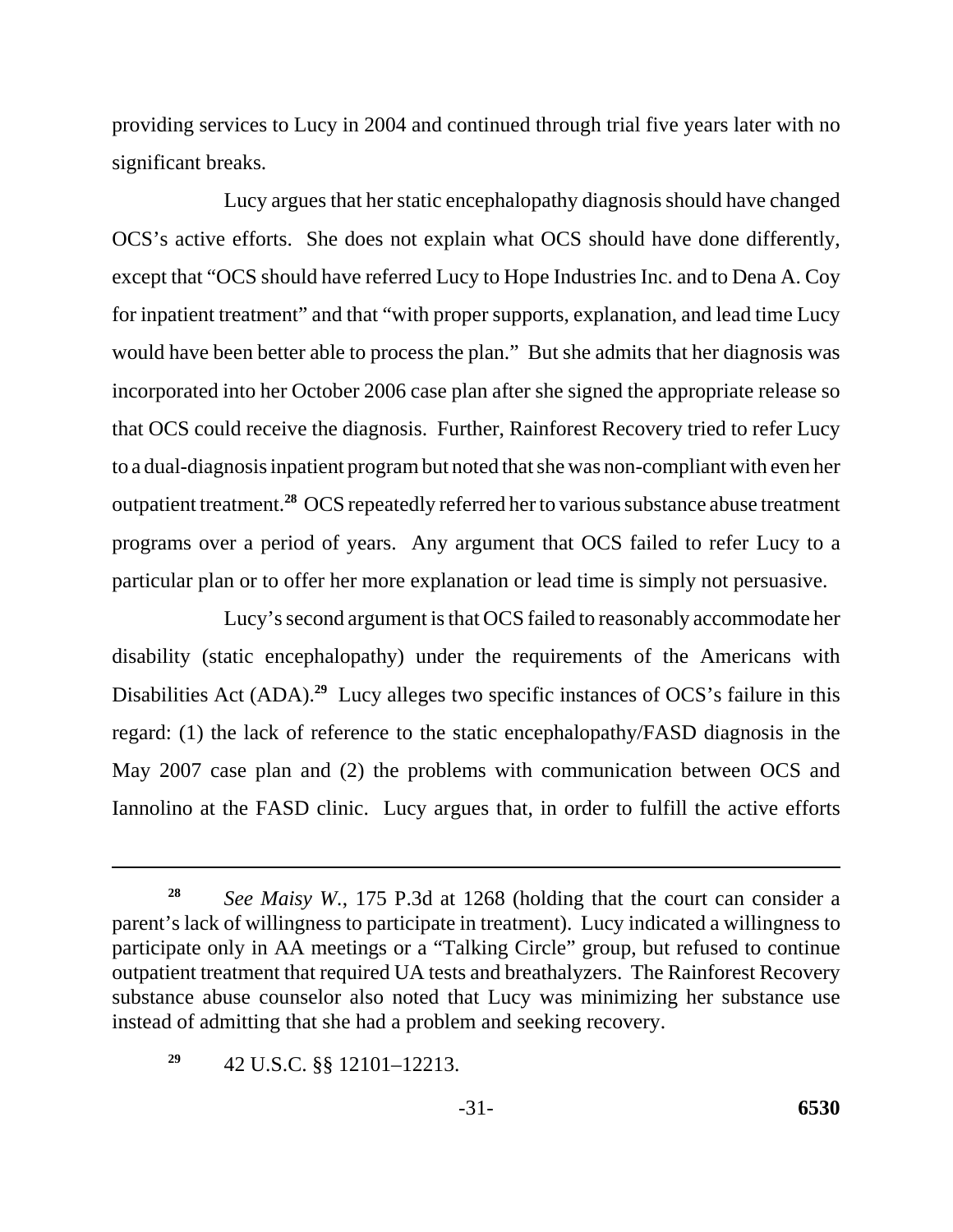requirement, OCS needed to connect her with service providers who could have assisted with her diagnosis.

 accessible to and usable by individuals with disabilities."**<sup>33</sup>** Our case law and the internal policies of OCS suggest that family reunification services should be provided in a manner that takes a parent's disability into account. Title II of the ADA provides, in pertinent part, that "no qualified individual with a disability shall, by reason of such disability, be excluded from participation in or be denied the benefits of the services, programs, or activities of a public entity, or be subjected to discrimination by any such entity."**<sup>30</sup>** In *C.W. v. State, Department of Health & Social Services* we noted that "[t]he Code of Federal Regulations and the federal case law uniformly suggest that the reunification services provided by [the state] are 'services' within the contemplation of Title II."**<sup>31</sup>** The OCS policy manual similarly states that "[n]o qualified individual with a disability shall be excluded, by reason of such disability, from participation in or be denied the benefits of the services, programs, or activities of [OCS]"**<sup>32</sup>** and that "[OCS] shall operate each of its services, programs, and activities so that a service, program, or activity, when viewed in its entirety, is readily

**<sup>31</sup>**23 P.3d 52, 55 (Alaska 2001); *accord In re Adoption of Gregory*, 747 N.E.2d 120, 126 (Mass. 2001) (concluding that the ADA, as well as state law, requires the state to accommodate a parent's disability in services provided prior to the termination of parental rights); *In re Terry*, 610 N.W.2d 563, 570 (Mich. App. 2000) (holding that reunification services provided by the state must comply with the ADA).

**<sup>32</sup>**ALASKA OFFICE OF CHILDREN'S SERVICES, CHILD PROTECTIVE SERVICES MANUAL § 6.1.14(a) (2010), *available at* http://www.hss.state.ak.us/ocs/Publications/ CPSManual/cps-manual.pdf.

 $33$  *Id.*  $\frac{6}{3}$  6.1.14(c).

**<sup>30</sup>**42 U.S.C. § 12132 (2006).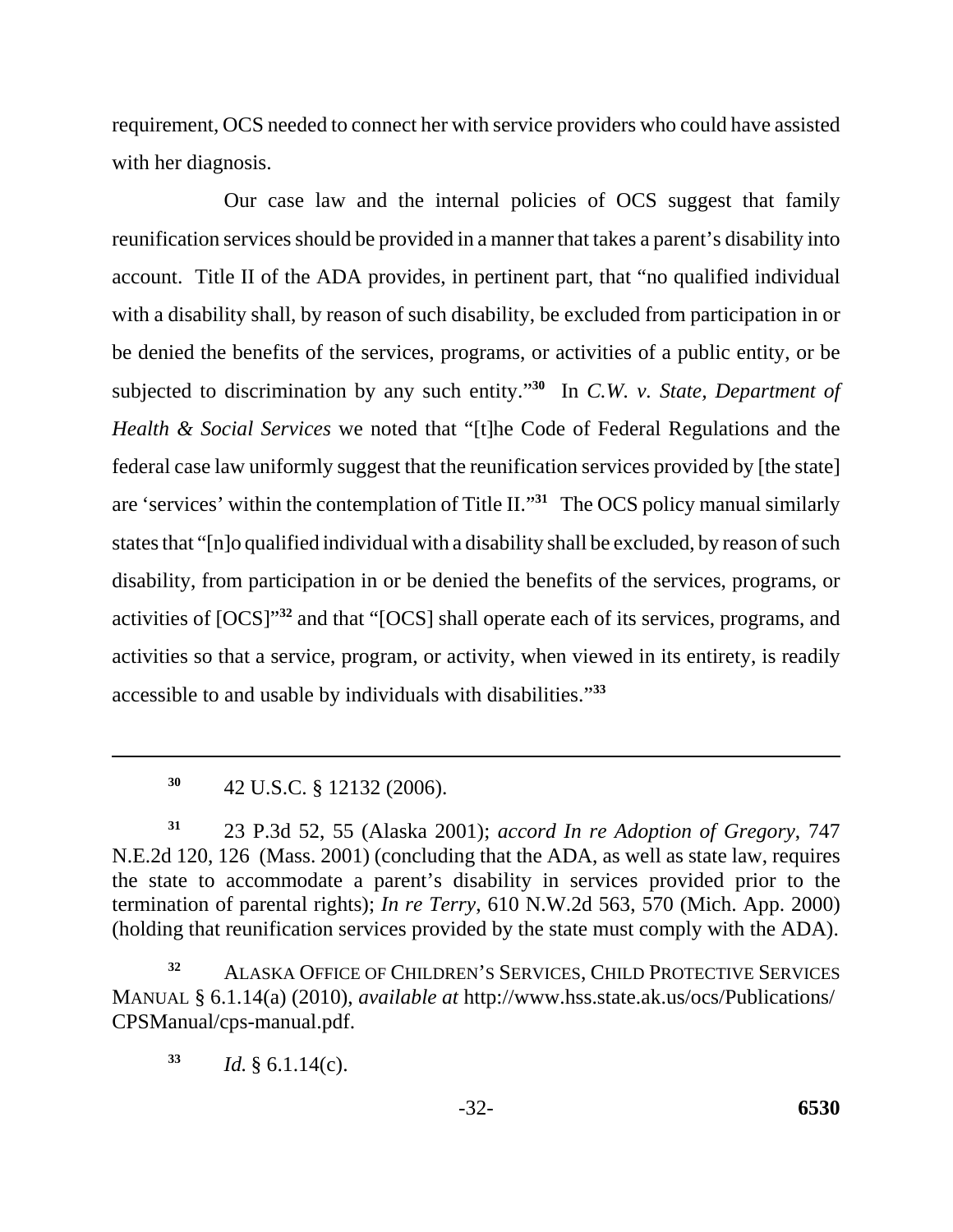In *J.H. v. State, Department of Health & Social Services*, however, we intimated that an independent analysis under the ADA may be unnecessary to review whether OCS's efforts properly considered a parent's disability. In that case we stated that, assuming for the sake of argument that the ADA applied to CINA proceedings, the "requirement that [OCS] make reasonable efforts to provide [a parent] with family support services appears to be essentially identical to the ADA's reasonable accommodation requirement."**<sup>34</sup>** Therefore the question whether reunification services reasonably accommodated a parent's disability is already included within the question whether active or reasonable<sup>35</sup> efforts were made to reunite the family. In other words, if OCS "fails to take into account the parents' limitations or disabilities and make any reasonable accommodations, then it cannot be found that reasonable efforts were made to reunite the family."**<sup>36</sup>** In order to "take[] the client through the steps of the plan for

**<sup>34</sup>**30 P.3d 79, 86 n.11 (Alaska 2001); *accord In re Terry*, 610 N.W.2d at 570 (noting that the analysis of whether the state has made reasonable efforts is "consistent with the ADA's directive that disabilities be reasonably accommodated").

<sup>&</sup>lt;sup>35</sup> In cases involving a non-Indian child, the court must find that OCS made "reasonable" efforts to reunify the child with the parent. AS 47.10.088(a)(3); CINA Rule 18(c)(2)(A); *Tara U. v. State, Dep't of Health & Soc. Servs., Office of Children's Servs.*, 239 P.3d 701, 704 (Alaska 2010).

**<sup>36</sup>***In re Terry*, 610 N.W.2d at 570; *see also In re Antony B.*, 735 A.2d 893, 899 n.9 (Conn. App. 1999) (noting that the requirement to make reasonable efforts at reunification "includes taking the parent's mental condition into consideration"); *In re Torrance P.*, 522 N.W.2d 243, 245 (Wis. App. 1994) (holding that the requirement to make a diligent effort to provide services must be examined in light of a parent's cognitive limitations).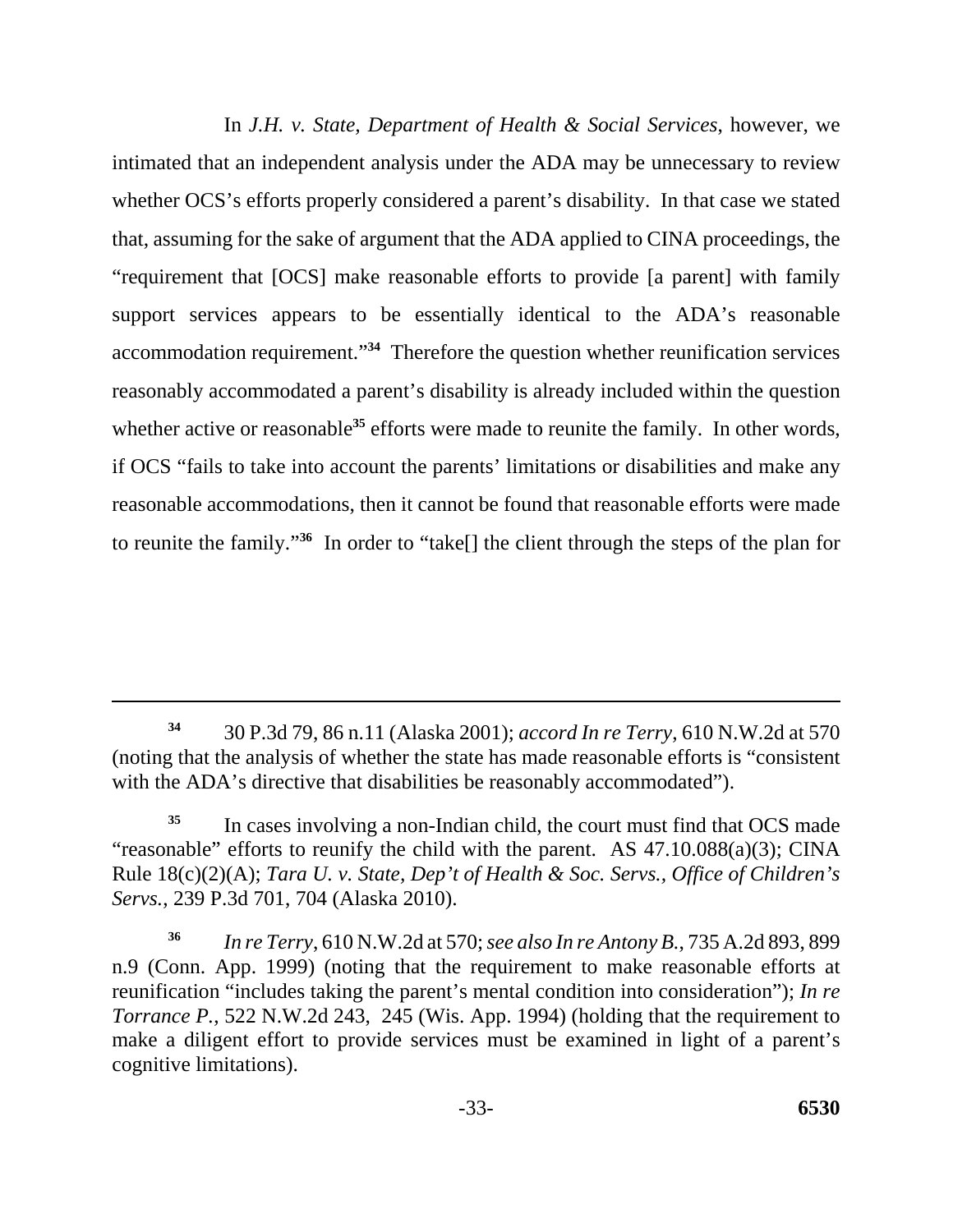reunification"**<sup>37</sup>** in a way that will satisfy the active efforts requirement, OCS must reasonably tailor those steps to the client's individual capabilities.

 In this case, there is abundant evidence that OCS fulfilled whatever responsibility it may have had to accommodate Lucy's disability. Lucy was provided with extensive services over a lengthy period of time that took her disability into account. OCS rewrote Lucy's case plan after her diagnosis to present the information in a straightforward way that highlighted the most important elements, and assisted Lucy in meeting her basic needs such as stable housing. OCS also referred Lucy to REACH to get assistance with her disability, but Lucy failed to substantiate her disability when she finally visited REACH and then refused the services they offered. Finally, OCS provided Lucy with one-on-one mentoring, using phone calls, face-to-face contact, and written documents to remind Lucy of appointments, visitation changes, and tasks that she needed to complete — techniques recommended by her FASD diagnosis.

Although the record does demonstrate that there were some difficulties in communication between Iannolino at the FASD clinic and OCS, the record is also clear that OCS included Iannolino in one of Lucy's team meetings and invited him to attend the family group decision-making meeting that took place in August 2007. On at least two of the occasions that OCS contacted Iannolino about Lucy, right after the diagnosis and again in December 2008, Lucy had not executed a current release of information that would allow Iannolino to discuss Lucy's diagnosis with OCS. After Lucy's diagnosis was made known to OCS, all of her case plans made recommendations related to her

*Wilson W. v. State*, 185 P.3d 94, 101 (Alaska 2008) (quoting *C.J. v. State, Dep't of Health & Soc. Servs.*, 18 P.3d 1214, 1219 (Alaska 2001)). **37**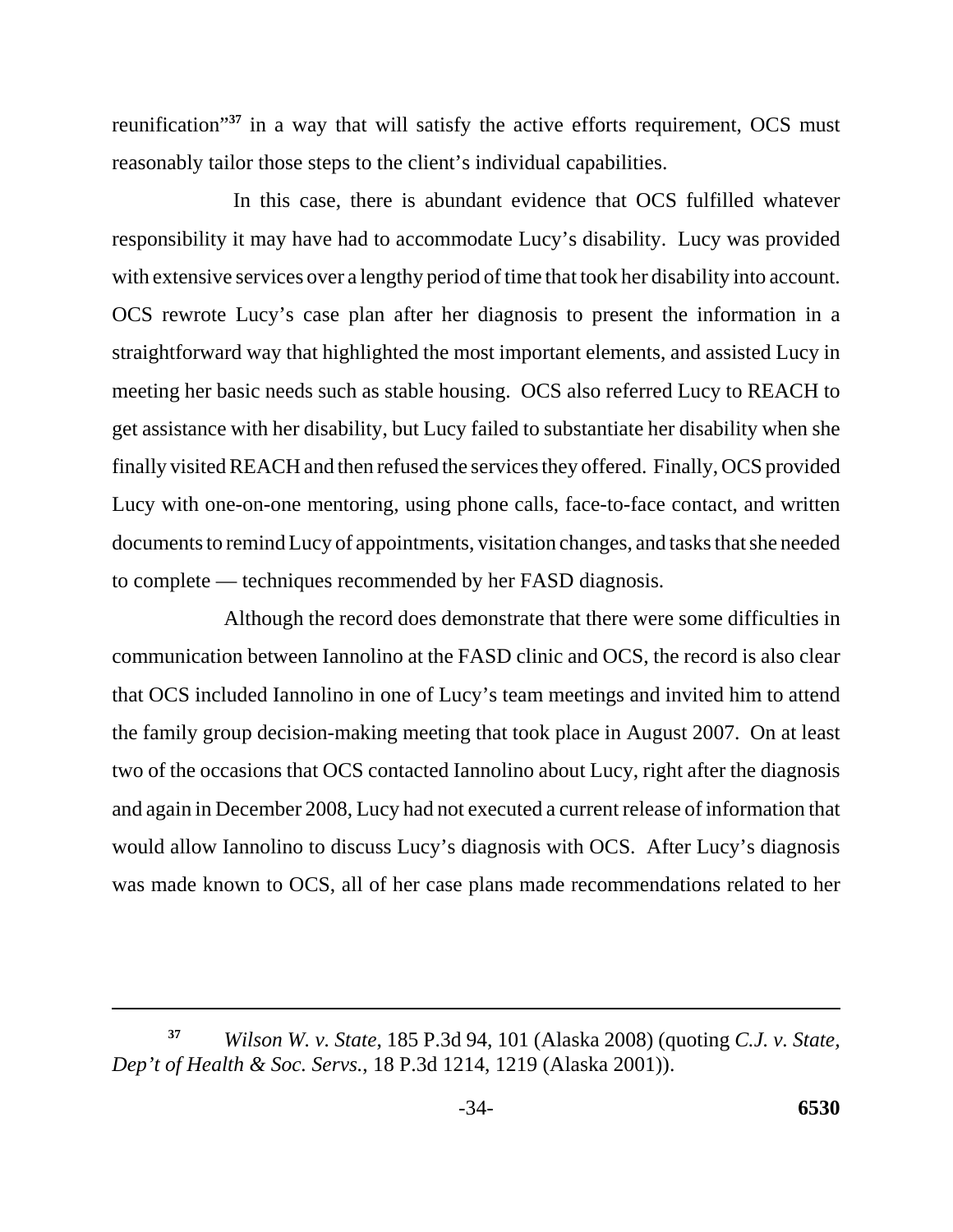mental deficiency.<sup>38</sup> Further, as the trial court held, Lucy's "testimony at trial made clear that she is capable of and has initiated programs when she wants to." Lucy's repeated failures to complete the elements of her case plan, engage in meaningful substance abuse treatment, and show up for meetings that OCS had arranged for her provided the trial court with evidence that she was more hindered by her unwillingness to participate in the plan than she was by a lack of capacity to do so.

Whether the issue is framed as a reasonable accommodation or simply as active efforts tailored to the individual case, OCS made remarkable and exemplary efforts to prevent the breakup of Lucy's family. The trial court did not err in finding that OCS made the active efforts required by ICWA.

# **C. The Trial Court Did Not Err In Finding That Returning The Children To Lucy Was Likely To Result In Serious Emotional Or Physical Harm.**

The trial court held that "return of the children to [Lucy's] care poses virtual certain harm, both emotional and physical, to the children." The court pointed to Lucy's unresolved substance abuse, for which she had refused to enter long-term treatment, and her other conduct that could be dangerous to the children's physical and emotional health, including leaving the children with unsafe caregivers, missed visits, and actions such as the jacket and hair-cutting incident that confused and upset the children. The

<sup>&</sup>lt;sup>38</sup> Lucy contends that the May 2007 case plan "completely ignored the FAS finding and disability altogether." This is false, as the May 2007 plan mentioned Lucy's "underlying mental health, cognitive, and emotional issues" and required her to "complete a drug and alcohol residential program that will address her disability needs." Such a dual-diagnosis program would have specifically provided assistance tailored to a person with her cognitive limitations. Lucy elected not to enter such a program or even continue outpatient substance abuse treatment, despite Rainforest Recovery's offer of a referral in February 2007.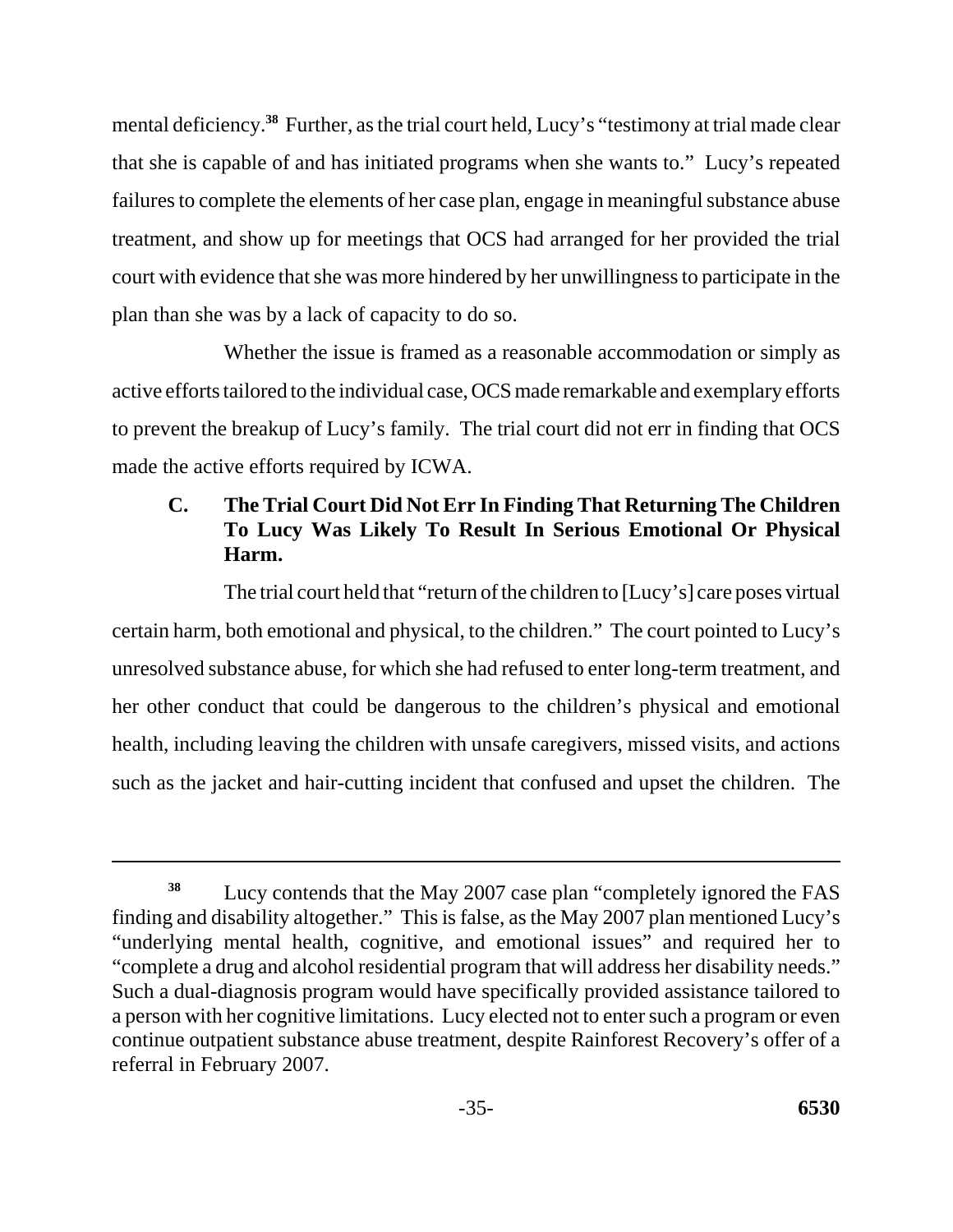court concluded that there was a great risk of emotional harm for Jack and Carmen if they were returned to the home.

Lucy makes two arguments: first, that the expert testimony requirement of ICWA was not satisfied by the testimony presented during trial, and second, that the trial court's finding that there was evidence beyond a reasonable doubt that Jack and Carmen were likely to suffer serious harm if returned to Lucy's care was clearly erroneous.

ICWA requires that a court find "beyond a reasonable doubt, based on evidence that includes testimony of qualified expert witnesses, that the continued custody of the child by the parent or Indian custodian is likely to result in serious emotional or physical damage to the child."**<sup>39</sup>** This finding requires both proof that "the parent's conduct is likely to harm the child, and proof that it is unlikely the parent will change her conduct."**<sup>40</sup>** The trial court is able to aggregate testimony from expert witnesses, lay witnesses, and other evidence to meet this ICWA proof requirement.**<sup>41</sup>**

This strong standard of proof reflects Congress's intended goal of preventing the breakup of Native families "solely on the basis of testimony from social workers who lacked the familiarity with Native culture necessary to distinguish between the cultural and social standards prevailing in Indian communities and families and actual abuse or neglect."**<sup>42</sup>** A witness can be qualified as an expert under ICWA because of her

**<sup>39</sup>***Marcia V. v. State, Office of Children's Servs.*, 201 P.3d 496, 503 (Alaska 2009).

**<sup>40</sup>***Id.* 

**<sup>41</sup>***Ben M. v. State, Dep't of Health & Soc. Servs., Office of Children's Servs.*, 204 P.3d 1013, 1020 (Alaska 2009).

**<sup>42</sup>***L.G. v. State, Dep't of Health & Soc. Servs.*, 14 P.3d 946, 951 (Alaska 2000) (internal quotation marks omitted).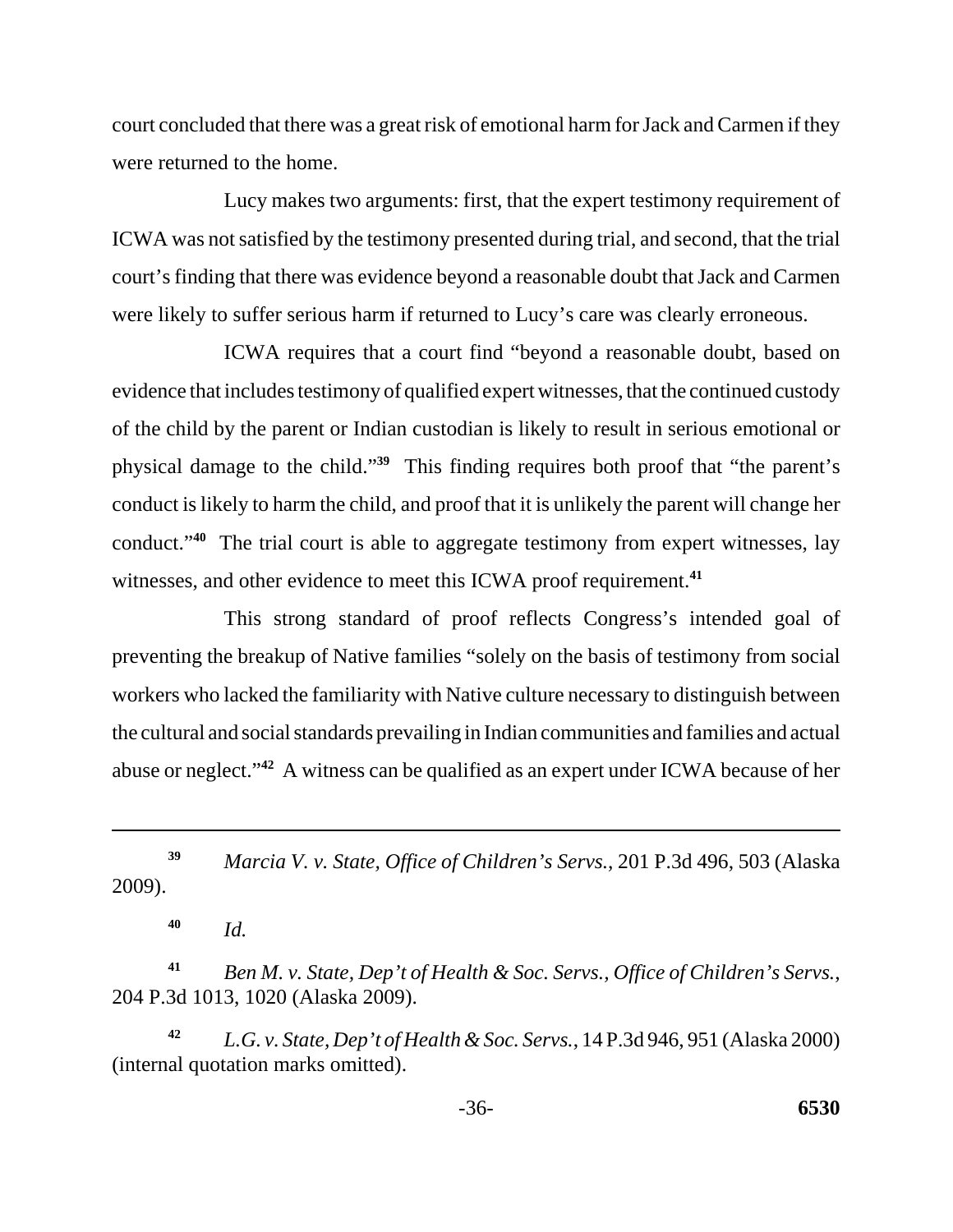personal contact with Native cultures or experience working with such cultures.**<sup>43</sup>** We have held, however, that "[w]hen the basis for termination is unrelated to Native culture and society and when any lack of familiarity with cultural mores will not influence the termination decision or implicate cultural bias in the termination proceeding, the qualifications of an expert testifying under § 1912(f) need not include familiarity with Native culture."**<sup>44</sup>**

In this case, the trial court accepted the testimony of Sylvia Kidd, Sharon Fleming, Karilee Pietz, and Leah Ogoy as fulfilling the ICWA requirement. At trial, there was only an objection to Ogoy being qualified as an expert, and the court limited her qualification to being an expert on child development only. Because the qualifications of the experts other than Ogoy were not challenged at trial, we review such qualifications only for plain error.**<sup>45</sup>** We consider whether the qualification of Kidd, Fleming, and Pietz amounted to plain error, and whether their testimony was sufficient to support the trial court's finding. Such plain error exists in a CINA case where "an obvious mistake has been made which creates a high likelihood that injustice has resulted."**<sup>46</sup>**

Sylvia Kidd was qualified as an expert without objection from Lucy. Kidd was recognized as an expert in mental health, has a master's degree in community psychology, has significant work experience, is a licensed professional counselor, and has received other relevant training. It is noteworthy that Kidd also has experience

**<sup>43</sup>***Id.* 

**<sup>44</sup>***Marcia V.*, 201 P.3d at 503.

**<sup>45</sup>***See id.* Because Ogoy was objected to at trial, we will consider whether the other expert testimony was sufficient to sustain the trial court's finding.

*Id.* at 502 (quoting *Miller v. Sears*, 636 P.2d 1183, 1189 (Alaska 1981)). **46**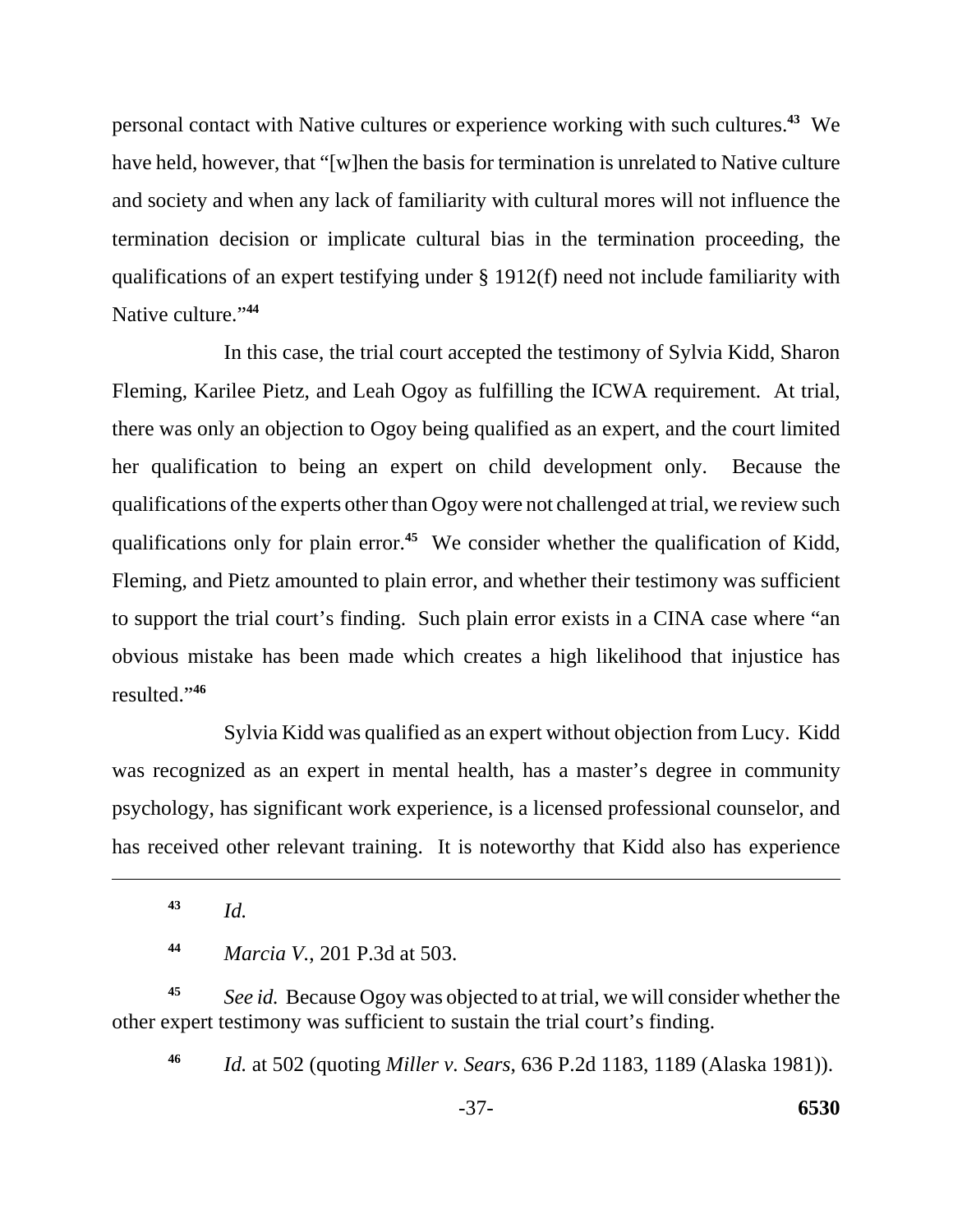working for the Tanana Chief's Conference Counseling Center in Fairbanks and has some experience working with Native populations. There was no objection to Kidd's expertise at trial and no indication that her testimony created the high likelihood of injustice required to reverse under the plain error standard. Kidd diagnosed Jack with post-traumatic stress disorder and explained a number of problems Jack had experienced. She also testified that incidents that happened in Lucy's home not long before trial, including the jacket and hair-cutting incidents, distressed and confused Jack. Finally, she testified that Jack's hyperactive stress response made him susceptible to emotional harm from problems in the home. This offers at least one concrete reason why it was possible for Emma to remain in the household, but why there was still serious risk involved in returning Jack and Carmen.**<sup>47</sup>** Kidd also praised the progress Jack was making in foster care. Kidd admitted that she had not met with Lucy, but expressed her concern about Lucy's recent behavior, including missed visits and her failure to undergo alcohol treatment.

Fleming holds a masters in social work, has worked at OCS for six years, has served as a supervisor for four years, is licensed by the State of Alaska as a masters

**<sup>47</sup>**Lucy argues that because Emma remains in the household, there cannot be conduct or conditions which make it likely that Jack and Carmen will suffer serious physical or emotional harm. Because this case is not about Emma and the record does not offer a full picture of Emma's contact with OCS and her case, it is impossible to compare these situations. We need only ensure that the CINA and ICWA requirements are met for parental termination with regard to Jack and Carmen, rather than reviewing Emma's situation. Whether it is possible for Emma to remain in the household is legally and factually irrelevant. Despite Lucy's attempts to analogize this case to the situation in *C.J. v. State, Dep't of Health & Soc. Servs.*, 18 P.3d 1214 (Alaska 2001), in that case there was not sufficient evidence or expert testimony to support a finding that placement with the parent was likely to result in serious physical or emotional damage to the children. The adequacy of the evidence is the salient question that we considered, not the fact that the parent in *C.J.* was successfully parenting another child.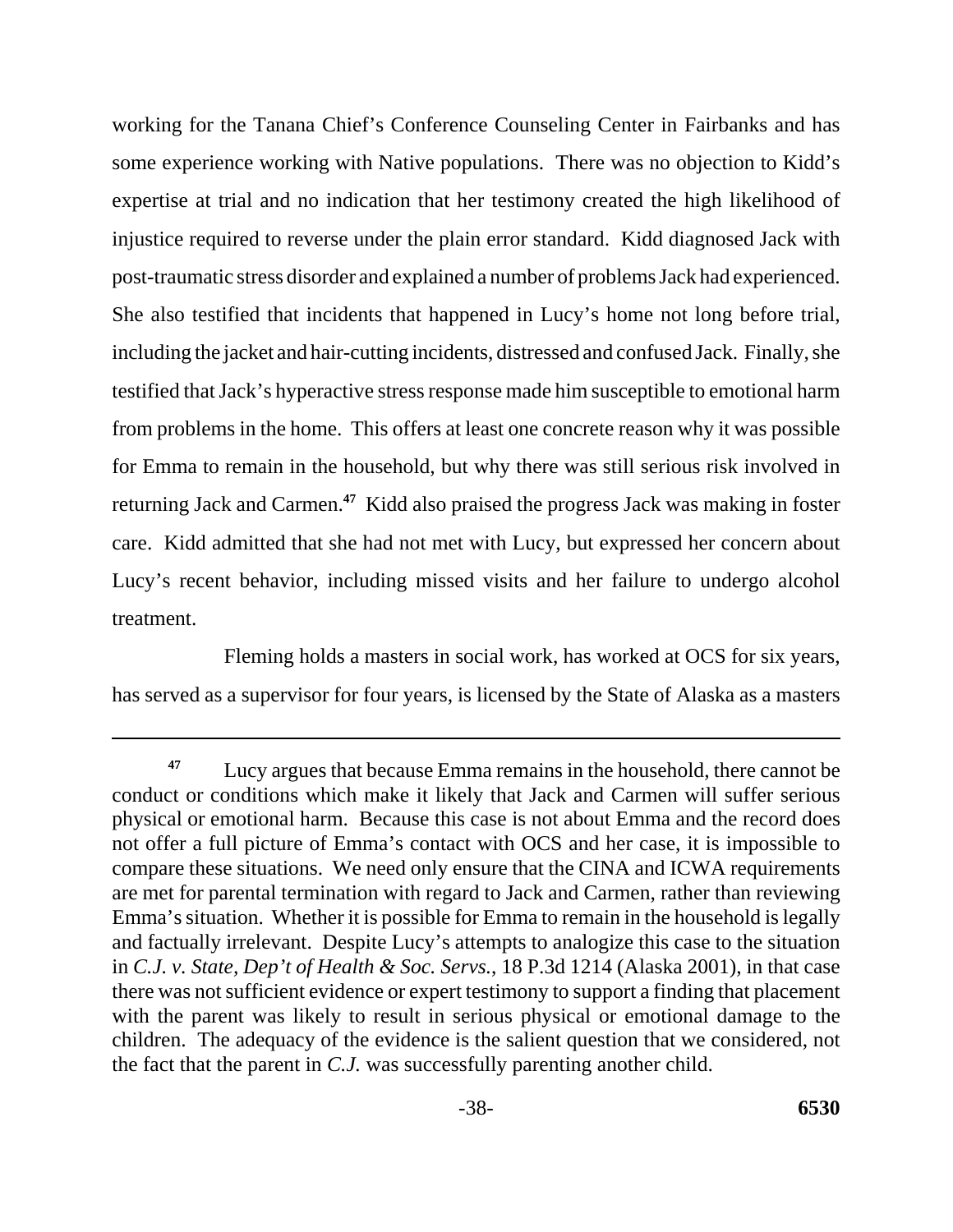accept Lucy's acquiescence.**<sup>49</sup>** level social worker, and has had many trainings, including some that were ICWA specific. She came into contact with this case as Ogoy's supervisor in 2007 and most of her involvement was supervisory in nature, except to assist when Ogoy was out of the office, but she did have some direct contact with the case participants. Fleming also had reviewed the entire case file and heard almost all of the evidence presented at trial. While it is not clear that Fleming has "expertise beyond the normal social worker qualifications,"**<sup>48</sup>** Lucy abandoned this issue at trial by failing to object to Fleming's qualification as an ICWA expert. As we held in a similar situation in *Marcia V. v. State*, because it was possible to infer from Fleming's known qualifications that she possessed the qualifications necessary under ICWA, it was not plain error for the trial court to

Fleming offered clear testimony on the ultimate issue: "My opinion [is] that the children would be at significant risk of physical and emotional harm if returned to [Lucy's] care." Fleming listed her reasons why: Lucy's untreated substance abuse; her use of alcohol during the pregnancy with Carmen; her relapse in spring 2008; her impaired judgment and lack of intellectual capacity; her repeated decisions to leave her children with unsafe or unknown caregivers; her poor judgment with respect to her children; her unrealistic expectations of her children, which lead her to place them in unsafe situations; her prioritization of her own needs before her children's needs; and her inability to provide the kind of consistent home that her children with special needs require, given her mental deficiency.

**<sup>48</sup>***Marcia V.*, 201 P.3d at 504.

**<sup>49</sup>***Id.* at 505.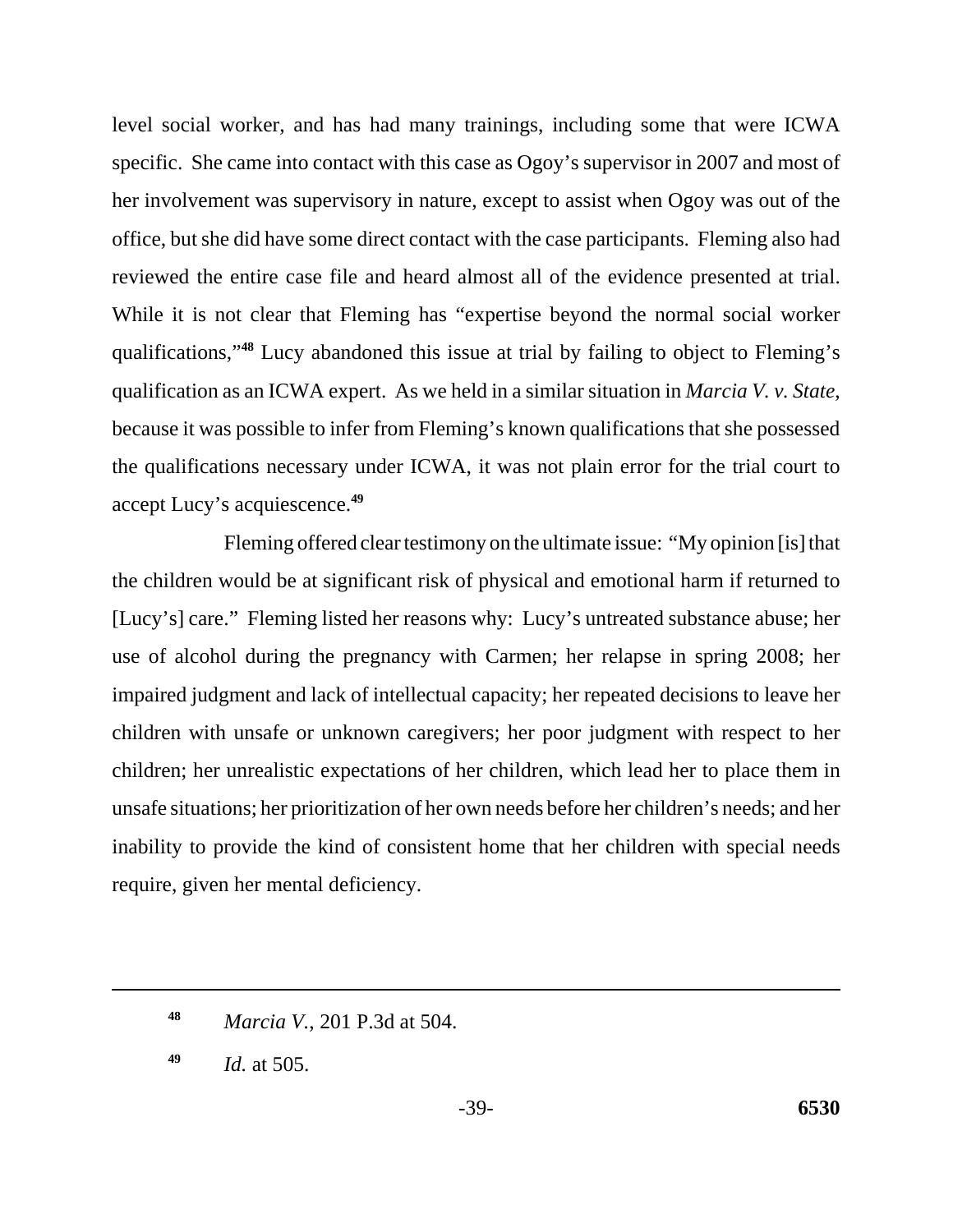Finally, Pietz was qualified as an expert in social work: She served as licensed social worker in Minnesota for eleven and a half years before beginning at OCS as a supervisor in 2006. She also had several years of experience working with children and adults with developmental disabilities. As with Fleming and Kidd, there is no indication that it was plain error to allow Pietz's qualification as an expert. Further, Pietz served mainly as a fact witness, although she did offer several opinions, including that Lucy had the ability to participate in services but was simply unwilling to engage in most of them. She also testified about her concern that Lucy struggled and was sometimes not able to meet her own basic needs, and that this would result in Lucy not being able to meet the basic needs of the children. Even if both Pietz and Ogoy were considered only fact witnesses, the expert testimony of Kidd and Fleming, given that their qualification did not amount to plain error, would be sufficient to meet the expert testimony requirement under ICWA.

The testimony of these three witnesses, aggregated with the other evidence and testimony of lay witnesses, was sufficient evidence to support the trial court's holding that returning the children to Lucy's care was likely to result in serious emotional or physical harm. Therefore, we do not need to address Lucy's challenge to Leah Ogoy's qualification as an expert.

# **D. The Trial Court Did Not Err In Finding That Termination Of Lucy's Parental Rights Was In The Children's Best Interests.**

Before parental rights are terminated, a court "shall consider the best interests of the child."**<sup>50</sup>** Termination is only possible when OCS proves "by a preponderance of the evidence that termination of parental rights is in the best interests

AS 47.10.088(c). **50**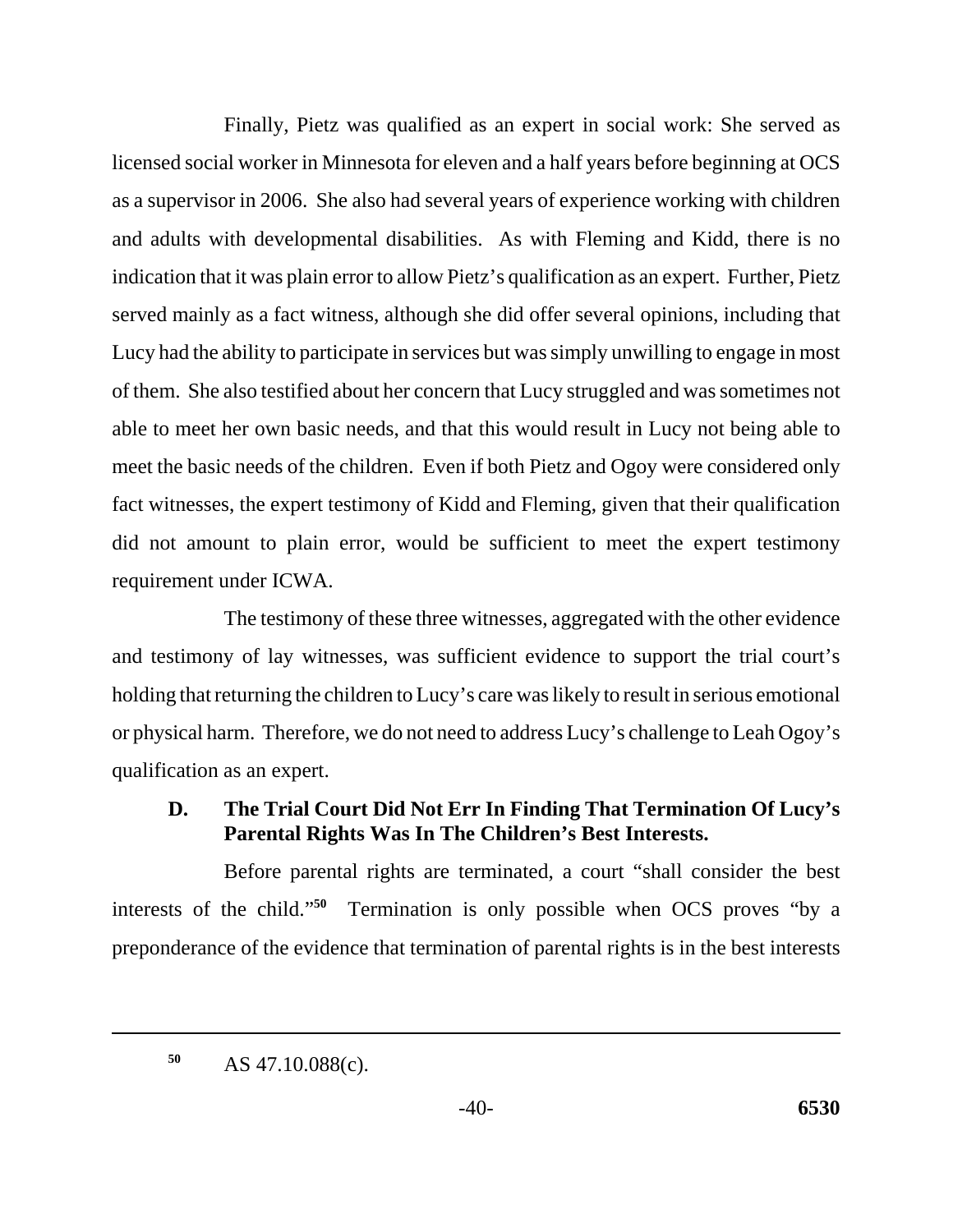of the child."**<sup>51</sup>** The trial court found that because of the struggles that the children had in Lucy's care and because the children are thriving in their foster home, it was in Jack and Carmen's best interests for Lucy's parental rights to be terminated.

Lucy argues that because Jack and Carmen are Indian children, a more complex evaluation of their best interests is required that includes consideration of the importance of having the child raised within the Indian child's community. She contends that Bureau of Indian Affairs guidelines require that an Indian child should be outside of an Indian home only in extraordinary cases. OCS responds that ICWA itself does not require a determination that termination is in the child's best interests, and that this requirement instead arises only under State law.**<sup>52</sup>**

An argument similar to Lucy's was raised in *Jacob W. v. State, Department of Health & Social Services, Office of Children's Services*. **<sup>53</sup>** In an unpublished memorandum opinion, we held that while "ICWA requires that preference be given in absence of good cause to the contrary — to members of the child's extended family or to someone otherwise affiliated with the child's Indian tribe . . . . [T]his specifically applies to placement of an Indian child; nothing in ICWA requires consideration of placement options in determining whether to terminate parental rights."**<sup>54</sup>** We have also previously indicated that we will consider separately a challenge to a termination order

**<sup>51</sup>**CINA Rule 18(c)(3).

**<sup>52</sup>**AS 47.10.088(c); CINA Rule 18(c)(3).

**<sup>53</sup>**Mem. Op. & J. No. 1319, 2008 WL 5101809 (Alaska, Dec. 3, 2008).

**<sup>54</sup>***Id.* at \*9.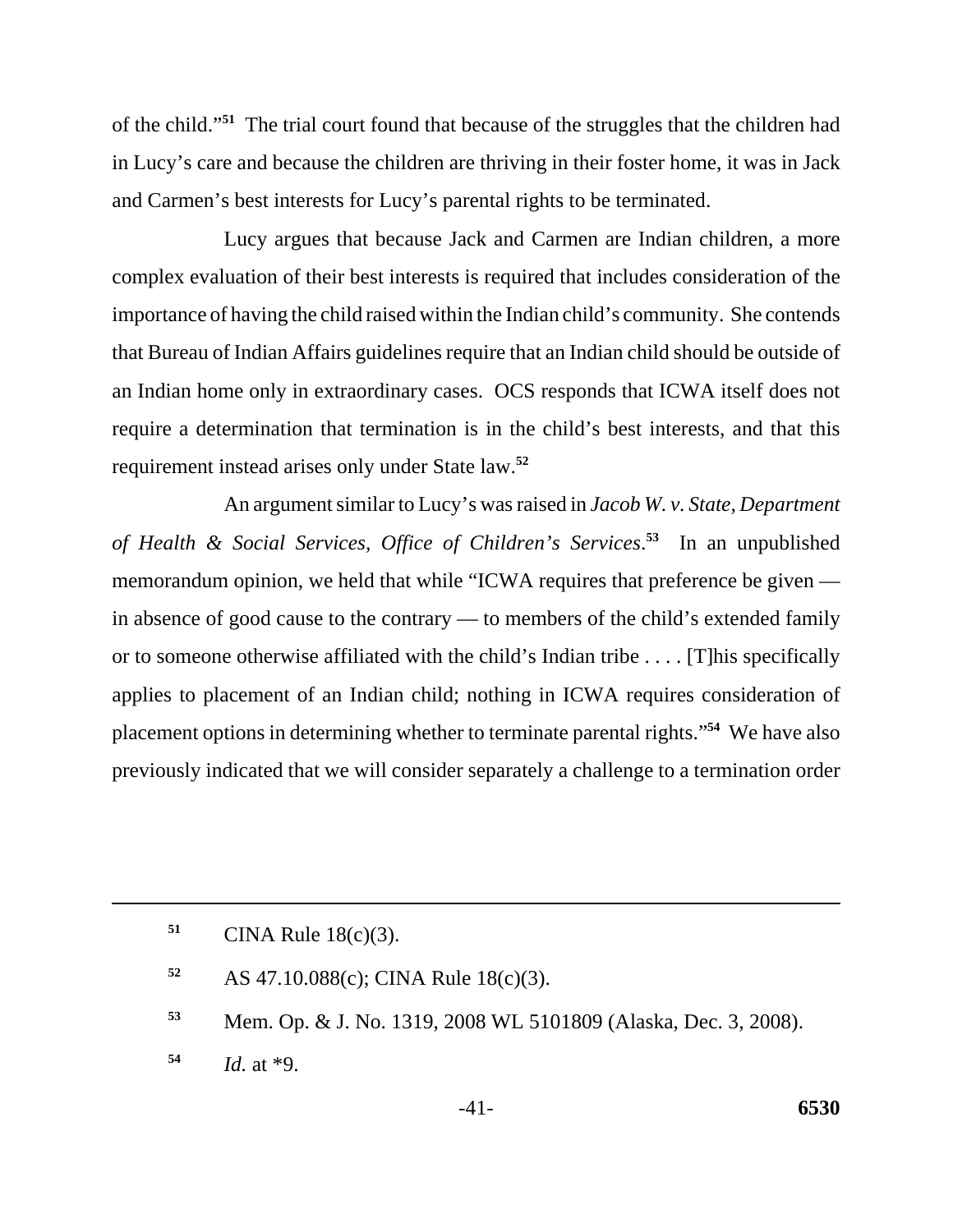and a challenge to a placement decision.**<sup>55</sup>** Accordingly, we proceed with our review of the trial court's finding that termination of Lucy's parental rights was in Jack and Carmen's best interests.

Jack and Carmen have been out of the home since July 2006, when Carmen was eight months old and Jack was almost three years old. Both children have special needs and returning them to the home would place them at substantial risk of harm. Jack's behavior following recent visits, including waking in the night screaming and losing control of his bodily functions, suggests that he remains under stress when with Lucy for even short visits. Jack's therapist suggested that being in a situation where Andrew and Lucy fight would cause him increased emotional harm because of his hyperactive stress response.

In their current placement, both children are receiving services to assist with their special developmental and learning needs. Jack and Carmen's foster parents wish to adopt them, and there was testimony to support the trial court's conclusion that the children are bonded to their entire foster family. The foster mother has special skills and training as a therapist to provide the children with additional assistance. The testimony of Fleming and Kidd provided adequate evidence to support the trial court's finding that the children are thriving in their foster home and removing them would be contrary to their best interests. This is an appropriate consideration, as "the fact that a child has

*Alyssa B. v. State, Dep't of Health & Soc. Servs., Div. of Family & Youth Servs.*, 165 P.3d 605, 617 (Alaska 2007) (refusing to review a placement review decision as part of a termination proceeding because the placement decision was a final and appealable order). **55**